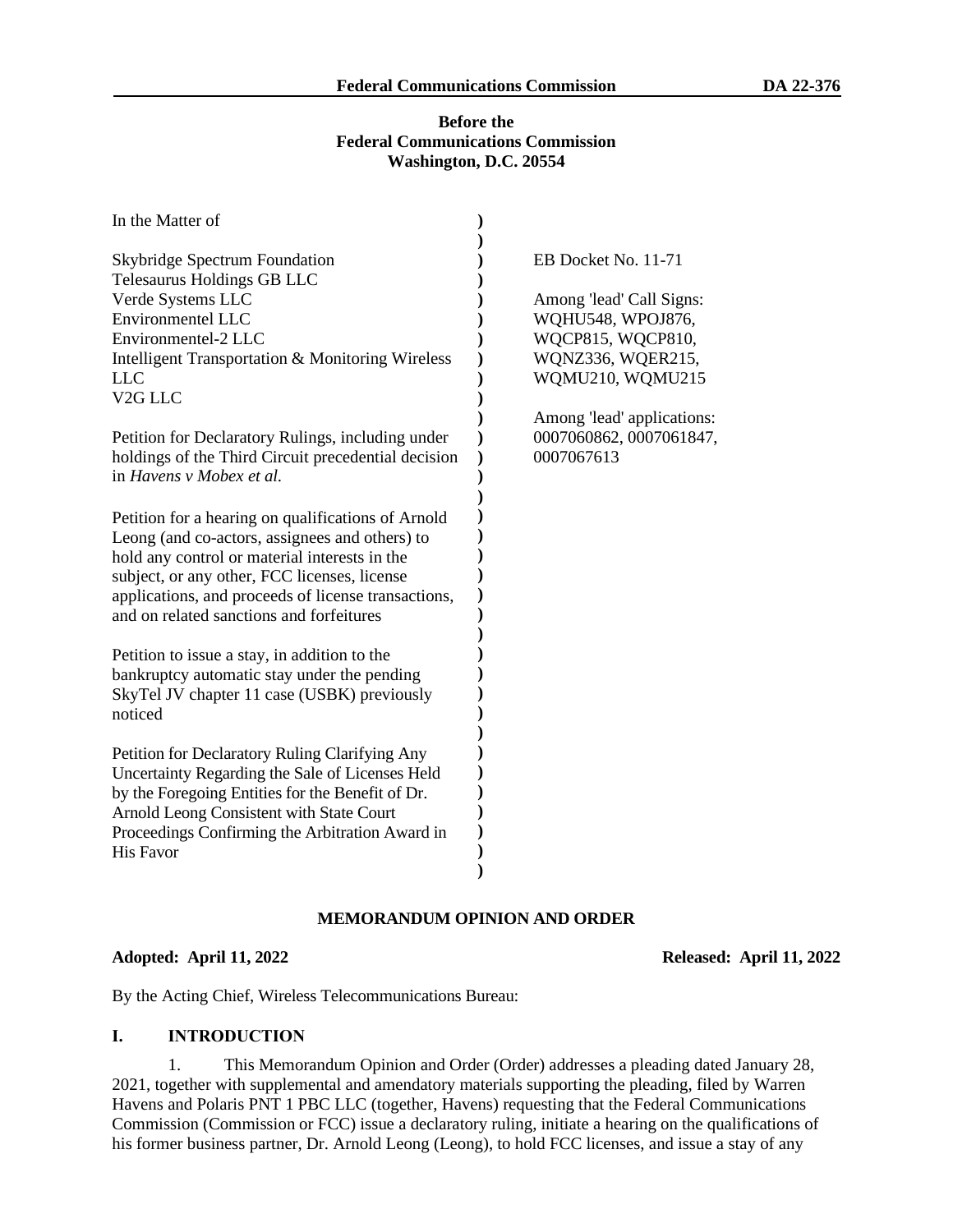licensing action involving the above-captioned licensees (collectively, Havens Petition).<sup>1</sup> As explained below, we find nothing in the Havens Petition that merits the issuance of a declaratory ruling, a stay, or the initiation of a hearing on the character qualifications of Leong, and therefore, we deny the Havens Petition in its entirety. Specifically, we find not only that Havens's request for a declaratory ruling is misplaced in terms of his reliance on section 201 of the Communications Act of 1934, as amended (the Act), but also that his allegations against Leong are unsubstantiated and raise no substantial question of fact that would justify designating a character qualifications hearing against Leong. Furthermore, Havens's motion for stay is both procedurally and substantively defective and represents yet another of Havens's disruptive collateral attacks on the proper functioning of a state court in attempting to reach a resolution of these matters.

2. In this Order, we also address a petition for declaratory ruling filed by Leong, through his court-appointed guardian *ad litem*, Cheryl Choy, requesting that the Commission remove uncertainty regarding the ability of the court-appointed receiver to effectuate the sale of the Licenses (Leong Petition).<sup>2</sup> For the reasons discussed below, we grant the Leong Petition in part, subject to conditions. Specifically, we find that Leong is an innocent creditor who meets the criteria enumerated in the Commission's *Second Thursday* policy.<sup>3</sup> However, to give the Wireless Telecommunications Bureau (Bureau) assurance that Havens will play no role in the operation of nor derive any monetary benefit from the sale of the Licenses—pending the resolution of the Commission's assessment of his character qualifications—we will condition approval of each transaction on the receiver and the buyer making certain representations in filings. In making this determination, we recognize that the sale of the Licenses will serve the public interest by helping to make valuable spectrum operational.<sup>4</sup>

## **II. BACKGROUND**

3. *Leong-Havens legal dispute*. Since 2006, Havens has filed in his individual capacity, and on behalf of the Skytel entities, thousands of pleadings at the Commission, that had the effect of preventing or encumbering license grants, transactions, and renewals, as well as evading build-out requirements for the licenses held by the Skytel entities. Beginning in 2002, Havens was also involved in litigation with Leong involving their respective ownership interests in Verde and Telesaurus—and subsequently the other Skytel entities managed by Havens—and the conduct of the partnership between Havens and Leong.<sup>5</sup>

(continued….)

 $<sup>1</sup>$  The Havens Petition was filed in the above-captioned enforcement docket and in the Commission's Universal</sup> Licensing System (ULS) for the captioned licensees, and under the following lease: L000015500. The exhibits, amendments, and other supplementary materials were submitted in the enforcement docket, ULS, or both. Leong submitted his oppositions to Havens's petition for a stay and declaratory ruling in the enforcement docket. We will refer to the following eight entities, which are included in the receivership as described herein, as the "Skytel entities": Skybridge Spectrum Foundation, Telesaurus Holdings GB LLC (Telesaurus), Verde Systems LLC (formerly known as Telesaurus, VPC, LLC) (Verde), Environmentel LLC, Environmentel-2 LLC, Intelligent Transportation & Monitoring Wireless LLC, V2G LLC, and Atlis, LLC (Atlis). Atlis does not hold any FCC licenses. We will also refer to Havens and the Skytel entities that hold FCC licenses as the "Licensees" and the FCC licenses that they hold as the "Licenses."

<sup>&</sup>lt;sup>2</sup> Petition for Declaratory Ruling by Arnold Leong, EB Docket No. 11-71 (filed Mar. 11, 2021) (Leong Petition).

<sup>3</sup> *See Second Thursday Corp.*, 22 FCC 2d 515, 516, *recon. granted*, 25 FCC 2d 112 (1970) (*Second Thursday*).

<sup>4</sup> For instance, spectrum in the Automated Maritime Telecommunications Service (AMTS) band may be suited to facilitating the safety, efficiency, and reliability of electrical grid systems. *See*, *e.g*., Amended Application to assign licenses from Verde Systems LLC to Hoosier Energy Rural Electric Cooperative, Inc., ULS File No. 0009580531 (filed July 21, 2021).

<sup>5</sup> The litigation began in October 2002 when Leong filed suit against Havens. *See Leong v. Havens*, Case No. 2002- 070640, Alameda County Superior Court (Court). After the Court granted a motion by Havens to compel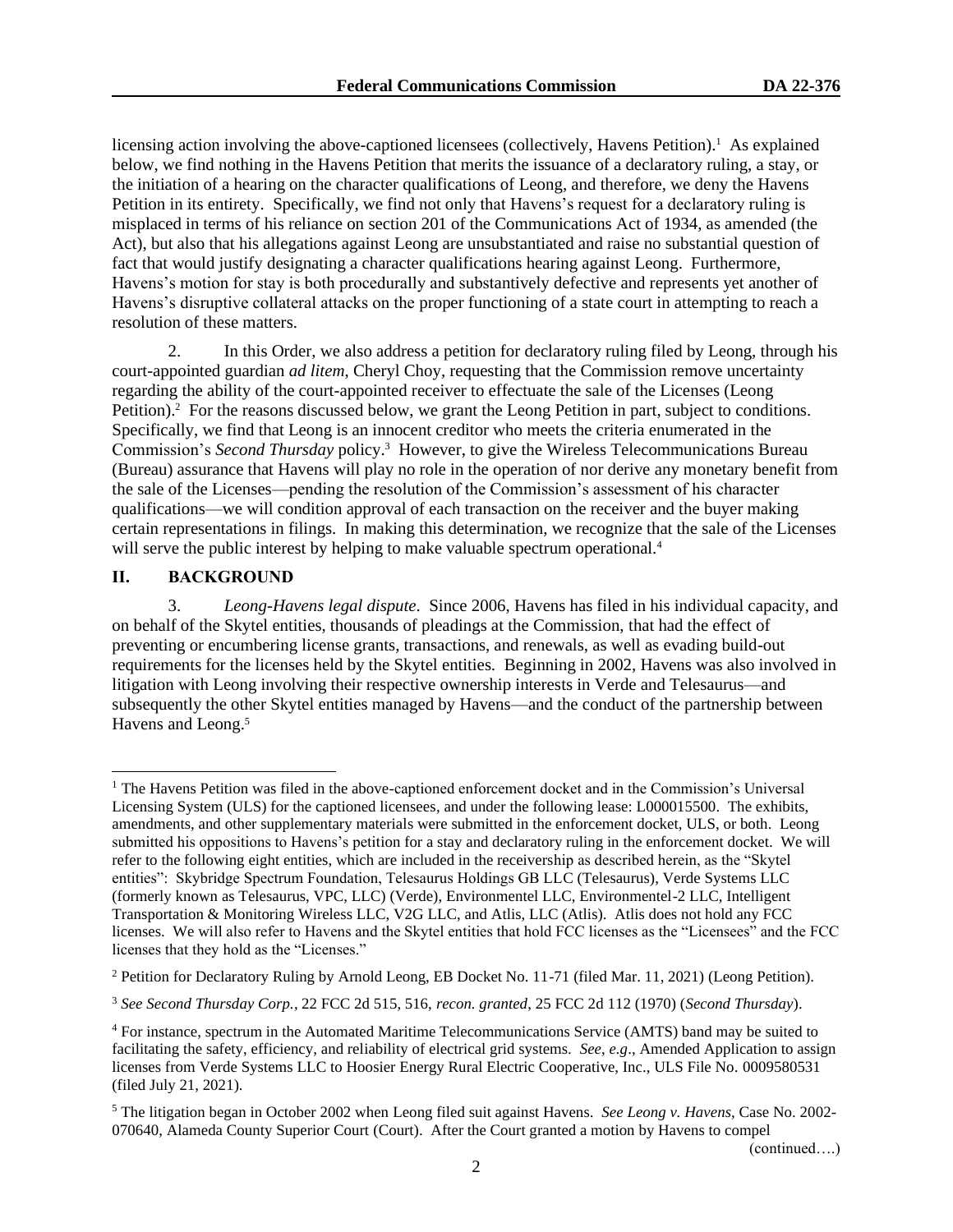4. During the pendency of the legal dispute between Havens and Leong, Havens and six affiliated entities<sup>6</sup> were sanctioned by Chief Administrative Law Judge Richard Sippel (Judge) in an order detailing their repeated contemptuous and disruptive conduct while participating in a hearing regarding the basic qualifications of Maritime Communications/Land Mobile, LLC (MCLM) (*Sippel Order*).<sup>7</sup> In the *Sippel Order*, the Judge concluded that such egregious behavior merited excluding Havens and his companies from further participation in the hearing.<sup>8</sup> The Judge also certified questions to the Commission as to whether a separate proceeding should be initiated to determine the qualifications of Havens and the six affiliates to be Commission licensees.<sup>9</sup> Havens and his companies filed separate appeals of the *Sippel Order*. In a subsequent order, the Commission found that Havens's pattern of misconduct in various administrative and judicial proceedings, coupled with his contemptuous and disruptive behavior during the MCLM hearing, justified the Judge's imposition of sanctions against Havens and his companies and a referral to the Enforcement Bureau to investigate whether character issues should be designated against them. 10

5. In 2015, shortly after the release of the *Sippel Order*, Leong filed a motion with the Alameda County Superior Court (Court) to appoint a receiver for the Skytel entities and for entry of a temporary restraining order.<sup>11</sup> In November 2015, the Court appointed Ms. Susan L. Uecker (Uecker or Receiver) as receiver to manage Verde, Telesaurus, and the other Skytel entities previously managed by Havens during the pendency of the Havens-Leong dispute, which had by then been referred to arbitration.<sup>12</sup> In February 2016, the Commission accepted applications filed by the Receiver for the involuntary transfer of control of the licenses held by the Skytel entities to her.<sup>13</sup>

(Continued from previous page)

arbitration, Leong filed a Demand with the American Arbitration Association on or about November 4, 2005, and the arbitration proceeded from there.

<sup>6</sup> The six affiliates are part of the group comprising the Skytel entities, including: Environmental LLC, Verde, Intelligent Transportation & Monitoring Wireless LLC, Skybridge Spectrum Foundation, Telesaurus, and V2G LLC.

<sup>7</sup> Memorandum Opinion and Order, FCC 15M-14 (Apr. 22, 2015) (*Sippel Order*).

<sup>8</sup> *Sippel Order*, FCC 15M-14, at 12-13, para. 22.

9 *Id.* at 13, para. 23.

<sup>10</sup> *See Maritime Communications/Land Mobile, LLC*, Memorandum Opinion and Order, 33 FCC Rcd 11822, 11837, para. 56 (2018) (*2018 MCLM Order*), *pet. for recon. pending*. That investigation remains pending. If the Enforcement Bureau determines that there are character qualification questions, it may recommend that Havens's authorizations be designated for hearing.

<sup>11</sup> See Declaration of Plaintiff Arnold Leong in Support of Motion to Appoint Receiver, Case No. 2002-070640, at 7-10 (filed with the Superior Court of the State of California, County of Alameda) (Leong Declaration).

<sup>12</sup> *See Arnold Leong v. Warren Havens et al.*, Case No. 2002-070640, Order Appointing Receiver After Hearing and Preliminary Injunction (Cal. Super. Ct. Nov. 16, 2015) (*Receivership Order*). The case was removed to federal court, *Arnold Leong v. Warren Havens*, Case No. 18-cv-03603-EDL (N.D. Cal. June 15, 2018), but the federal court remanded it back to the California Superior Court, *Arnold Leong v. Warren Havens*, Order Granting Motion to Remand, Case No. 20-cv-05236-JST, 2020 WL 6129623 (N.D. Cal. Oct. 9, 2020)*, appeal dismissed*, No.20-17036, 2021 WL 1511634 (9th Cir. Jan 26.2021).

<sup>13</sup> *See, e.g.,* File No. 0007061847 (filed Dec. 17, 2015). In March 2016, Havens sought reconsideration of the acceptance of the applications transferring control of the licenses to the Receiver. In February 2017, the Receiver, as the representative of the Skytel entities before the Commission, requested withdrawal of the reconsideration petition. The withdrawal request was granted in October 2017. *See* Letter from Scot Stone, Deputy Chief, Mobility Division, Wireless Telecommunications Bureau, to Susan L. Uecker (Oct. 3, 2017) (viewable under FCC File No. 0007061847).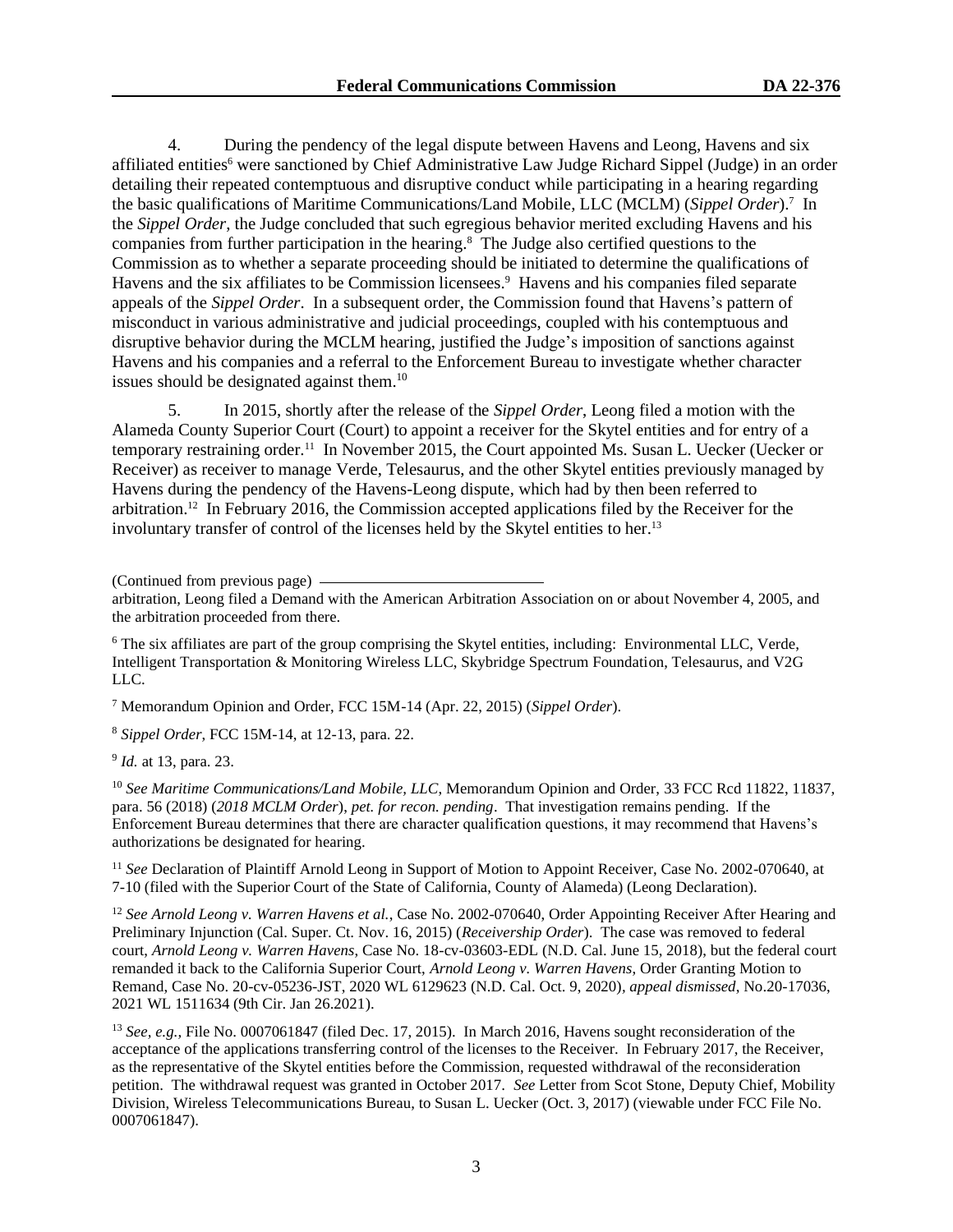]}<sup>16</sup>

6. On August 28, 2019, the arbitrator issued a Memorandum of Decision (Decision), and on June 12, 2020, a Supplemental Memorandum of Decision and Final Award (collectively, the Arbitration Award). On June 4, 2021, the Court entered a final judgment in the dispute, confirming the Arbitration Award, and issued an order retaining Uecker as the post-judgment receiver (Judgment).<sup>14</sup> In the Arbitration Award, the arbitrator {[

Pursuant to the Judgment, the Receiver must {[

]} The Judgment was sealed by the Court, and on August 4, 2021, the Receiver, by counsel, submitted the Judgment to the FCC with a request for confidential treatment. Thus, consistent with the Arbitration Award, the Commission anticipates that the Receiver will submit applications for the sale of Licenses.

7. *Jefferson Radio Policy*. When referring Havens and his companies to the Enforcement Bureau to investigate their potential character issues, the Commission recognized that any application to assign spectrum licensed to Havens's companies could be subject to the *Jefferson Radio* policy.<sup>20</sup> Pursuant to the Commission's *Jefferson Radio* policy, the assignment of Commission licenses is generally prohibited while basic qualification issues raised against the licensee remain unresolved.<sup>21</sup> The policy recognizes that following a hearing, if a licensee is found to be unqualified to hold Commission licenses, there would be no licenses to assign. This policy thus serves as a deterrent to licensee misconduct by preventing a party from avoiding the consequences of its wrongdoing by selling its license prior to adjudication. However, in *Second Thursday*, the Commission established an exception to this policy.<sup>22</sup> In that case, the licensee was forced into bankruptcy while in hearing, and the bankruptcy trustee sought to

<sup>18</sup> *See id.* at 3.

 $19 \{$ [

]} *See id.* 

<sup>21</sup> *See Jefferson Radio*.

<sup>&</sup>lt;sup>14</sup> See Leong v. Havens, Minute Order Granting Petition to Confirm Arbitration Award, Case No. 2002-070640, Alameda County Superior Court (Judgment). The Judgment approved the August 28, 2019 Decision; the June 12, 2020 Supplement to the Decision; and the June 12, 2020 Final Award issued by James R. Madison, the American Arbitration Association arbitrator who presided over the arbitration proceeding. The Decision, the Supplement to the Decision, and the Final Award are attached as exhibits to the Judgment.

<sup>15</sup> *See* Arbitration Award at 19-22.

<sup>&</sup>lt;sup>16</sup> Material set off by double brackets  $\{[\ ]\}$  is confidential information, as described in the Judgment, and is redacted from the public version of this order. *See* Judgment at 2, 4. The unredacted version of the order will be available upon request to persons qualified to view it under the Judgment.

<sup>17</sup> *See* Arbitration Award at 2-3.

<sup>20</sup> *See 2018 MCLM Order*, 33 FCC Rcd at 11850, para. 91 (discussing *Jefferson Radio v. FCC*, 340 F.2d 781 (D.C. Cir. 1964) (*Jefferson Radio*)).

<sup>22</sup> *See Second Thursday*.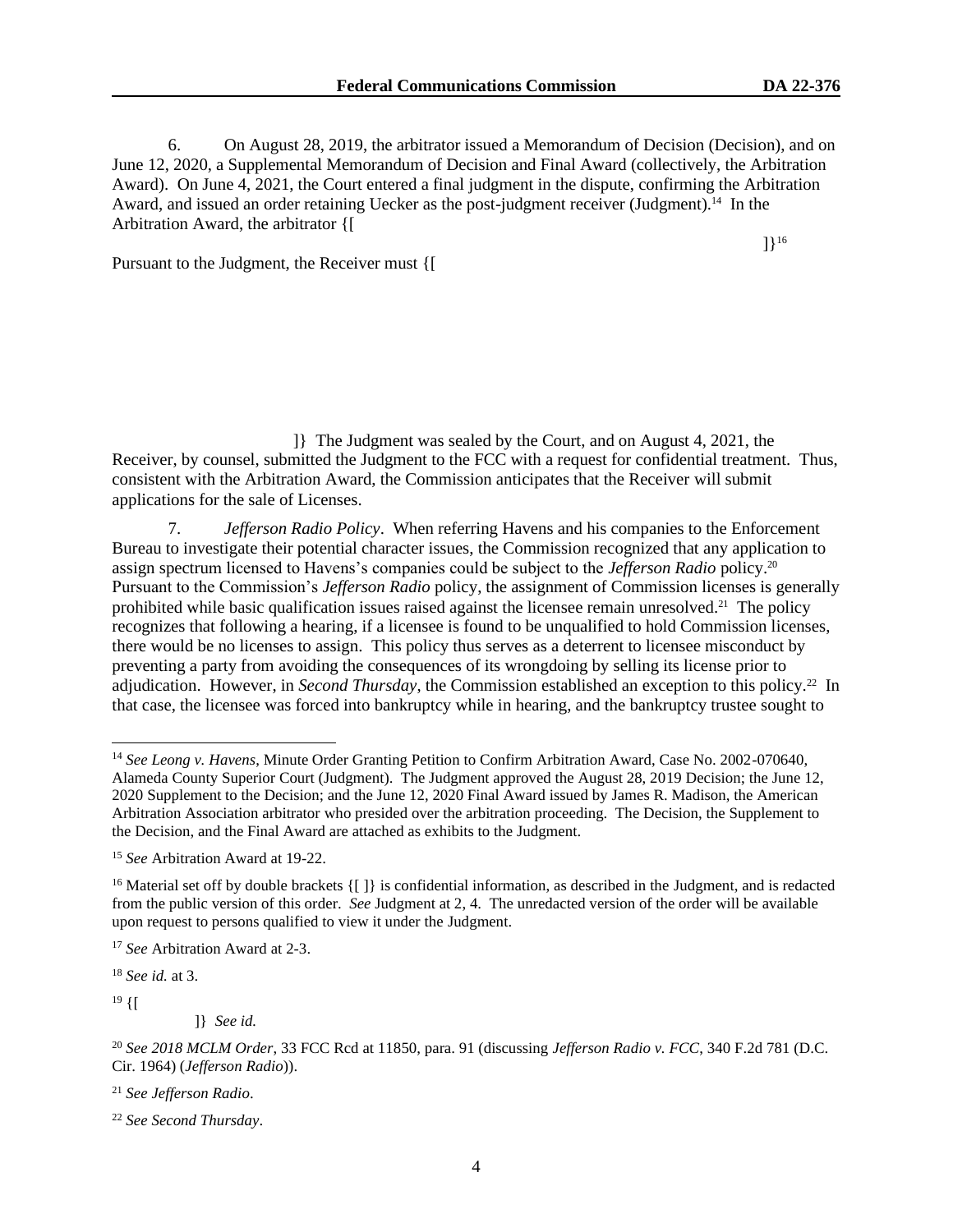assign a license to a third party. The Commission permitted the assignment benefiting the innocent creditors of the licensee where the persons charged with the misconduct (1) would have no part in the proposed operations, and (2) would either derive no benefit from favorable action on the application or derive only a minor benefit that is outweighed by equitable consideration in favor of innocent creditors.<sup>23</sup> The Commission has applied the *Second Thursday* policy in cases involving receiverships initiated under state law, provided that the two-prong test has been met for the application of the policy.<sup>24</sup>

8. *Havens's and Leong's Petitions.* Following the release of the Arbitration Award, Havens filed his petition at the Commission, requesting a declaratory ruling that Leong's actions are "unreasonable" or "unjust" under section 201 of the Act,<sup>25</sup> and the commencement of a hearing to determine Leong's character qualifications to hold FCC licenses. In the same pleading, Havens also seeks a stay of any assignment or transfer of control involving licenses held by the companies in the receivership.<sup>26</sup> To further support his requests for a character hearing against Leong and a stay, Havens filed a supplement to his petition containing various allegations against Leong rooted in alleged violations of Nevada state law.<sup>27</sup> Shortly after Havens filed his petition, Leong filed a petition for declaratory ruling requesting that the Commission remove any uncertainty regarding the ability of the Receiver to effectuate the sale of Commission licenses held by the Skytel entities. 28 Leong contends that a declaratory ruling stating that he, and not Havens, should be allowed to obtain any compensation from the sale of the licenses would be consistent with the Commission's *Second Thursday* policy.<sup>29</sup> Leong also requests that the Commission declare that any action it may commence against Havens resulting from the enforcement investigation contemplated in the 2018 MCLM Order will be against Havens alone.<sup>30</sup>

#### **III. DISCUSSION**

## **A. Havens's Petition for Declaratory Ruling and Request for Hearing**

9. On January 28, 2021, Havens filed a petition that, in a phrase the Commission has used previously, "is not the model of clarity."<sup>31</sup> Havens appears to be seeking (1) a declaratory ruling that

<sup>25</sup> 47 U.S.C. § 201.

<sup>26</sup> *See* Havens Petition. Leong filed an opposition to the Havens Petition and a request for sanctions against Havens on March 11, 2021. *See* Opposition of Arnold Leong and Request For Sanctions Against Warren Havens, EB Docket No. 11-71 (filed Mar. 11, 2021) (Leong Opposition). While it is well-established that the Commission has the authority and discretion to impose certain sanctions against a person or entity that files frivolous pleadings or pleadings with the intent to delay a proceeding, we see no need to proactively impose sanctions against Havens at this juncture. *See* 47 CFR §1.52; *Commission Taking Tough Measures Against Frivolous Pleadings*, Public Notice, 11 FCC Rcd 3030 (1996).

<sup>27</sup> *See* Supplement of December 13, 2021, Regarding Warren Havens v. Arnold Leong and Cheryl Choy, his Guardian and Assignee, in the Nevada State Court, Clark County (Las Vegas): Default, and Admissions, by Defendant Choy, For Choy and Leong, of the Complaint's Averred Facts and Claims including Fraud in the Factum (Inception) and on the FCC and Courts (Havens Supplement).

<sup>28</sup> *See* Leong Petition.

<sup>29</sup> *See id*. at 1-2.

<sup>30</sup> *See id.* 

<sup>23</sup> *Id.*

<sup>24</sup> *See, e.g.*, *Applications of KOLA, Inc*., Memorandum Opinion and Order, 11 FCC Rcd 14297, 14306 (1996); *Application of Davis Broadcasting Co., Inc.,* Memorandum Opinion and Order, 67 FCC 2d 872, 873–74 (1977); *Applications of Hertz Broadcasting of Birmingham, Inc*., 57 FCC 2d 183, 183-84 (1976).

<sup>31</sup> *See Warren C. Havens, Applications to Provide Automated Maritime Telecommunications System Stations at Various Locations in Texas and at Chaffee, Aspen, Colorado Springs, Copper Mountain, and Leadville, Colorado*, Memorandum Opinion and Order, 29 FCC Rcd 6326, 6327, para. 4 (2014).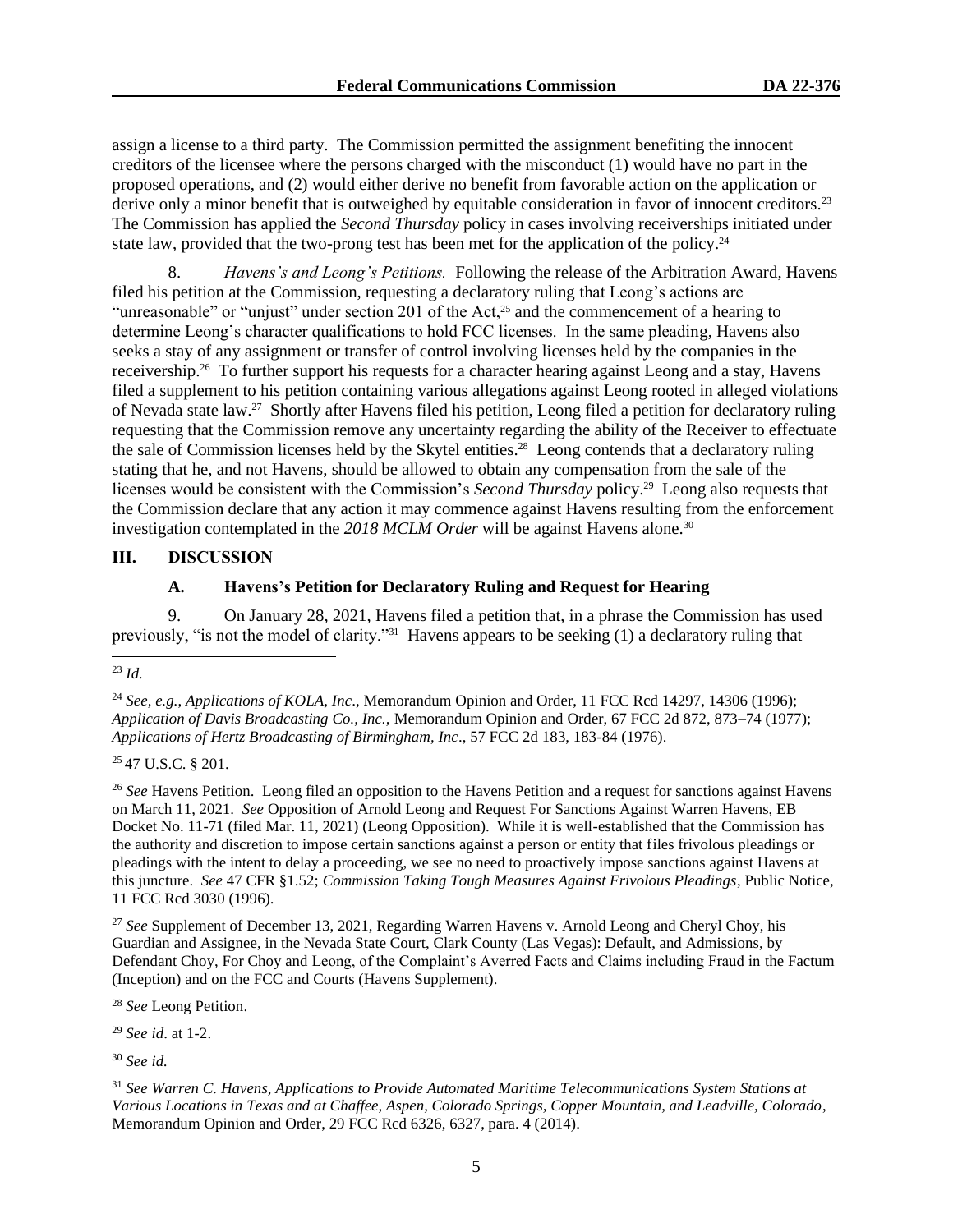Leong's actions are "unreasonable" or "unjust" under section 201 of the Act, (2) the commencement of a hearing to determine Leong's character qualifications to hold FCC licenses, and (3) a stay of any assignment or transfer of control involving licenses held by the companies in the receivership.<sup>32</sup> In this section, we address Havens's requests for a declaratory ruling and a hearing to determine Leong's character qualifications.<sup>33</sup>

10. *Havens's Petition for Declaratory Ruling*. As an initial matter, we dismiss Havens's request for a declaratory ruling pursuant to section 201 of the Act because section 201 governs the actions of common carriers, not the actions of an individual such as Leong.<sup>34</sup> Whether Leong's actions are unreasonable or unjust is irrelevant to the applicability of a statutory section that governs common carriers. Furthermore, section 201(b) also states in relevant part that "[a]ll charges, practices, classifications, and regulations for and in connection with *such communication service*, shall be just and reasonable, and any such charge, practice, classification, or regulation that is unjust or unreasonable is declared to be unlawful."<sup>35</sup> Not only is Leong not a carrier subject to section 201 of the Act, but also Havens provides no evidence that there is any "communication service" related to any of his allegations against Leong.

11. Further, we disagree with Havens that, pursuant to *Havens v. Mobex*, Havens must first seek a declaratory ruling from the Commission on his allegations against Leong pursuant to section 201(b) before seeking relief in federal district court under section 207.<sup>36</sup> Section 207 states that "[a]ny person claiming to be damaged by any common carrier ... may bring suit" against the carrier "in any district court of the United States" for "recovery of the damages for which such common carrier may be liable under the provisions of this chapter."<sup>37</sup> As discussed above, however, Leong is not a common carrier and therefore can neither be sued under section 207 nor found liable for a violation of section 201. We therefore need not address the circumstances under which a Commission determination may be a prerequisite to a section 207 complaint.

12. Even if we were to consider the merits of Havens's request for a declaratory ruling regarding Leong's behavior, we would not find that Leong engaged in unjust or unreasonable practices that caused harm to Havens. Havens does not allege any unjust or unreasonable practices by Leong independent of the grounds on which he seeks a hearing regarding Leong's character qualifications. 38 As discussed below, these allegations are meritless.

13. *Havens's Request for Hearing*. Turning to Havens's request for a hearing on Leong's character qualifications, Havens claims that Leong improperly assumed control over the Licensees and used his improper control to refer them to the Court for arbitration and put them in receivership.<sup>39</sup> We reject this claim. We find that the establishment of the receivership and the arbitration did not represent an improper assumption of control over the Licensees by Leong. Rather, they represent

<sup>35</sup> 47 U.S.C. § 201(b) (emphasis added).

<sup>36</sup> *See* Havens Petition at 5-7, citing *Havens v. Mobex Network Services, LLC,* 820 F.3d 80, 89-91 (3d Cir. 2016) (*Havens v. Mobex*).

<sup>37</sup> 47 U.S.C. § 207; *Metrophones*, 550 U.S. at 52.

<sup>38</sup> *See* Havens Petition at 8 (stating that the Commission should commence a hearing "[f]or the same reasons that the FCC should grant the declaratory ruling described above").

<sup>39</sup> *See id*.

<sup>32</sup> *See* Havens Petition.

<sup>33</sup> *See id*. at 7-8.

<sup>34</sup> *See* 47 U.S.C. §201; *Glob. Crossing Telecommunications, Inc. v. Metrophones Telecommunications, Inc.*, 550 U.S. 45, 53 (2007) (*Metrophones*); *Sw. Bell Tel. Co. v. F.C.C*., 19 F.3d 1475 (D.C. Cir. 1994).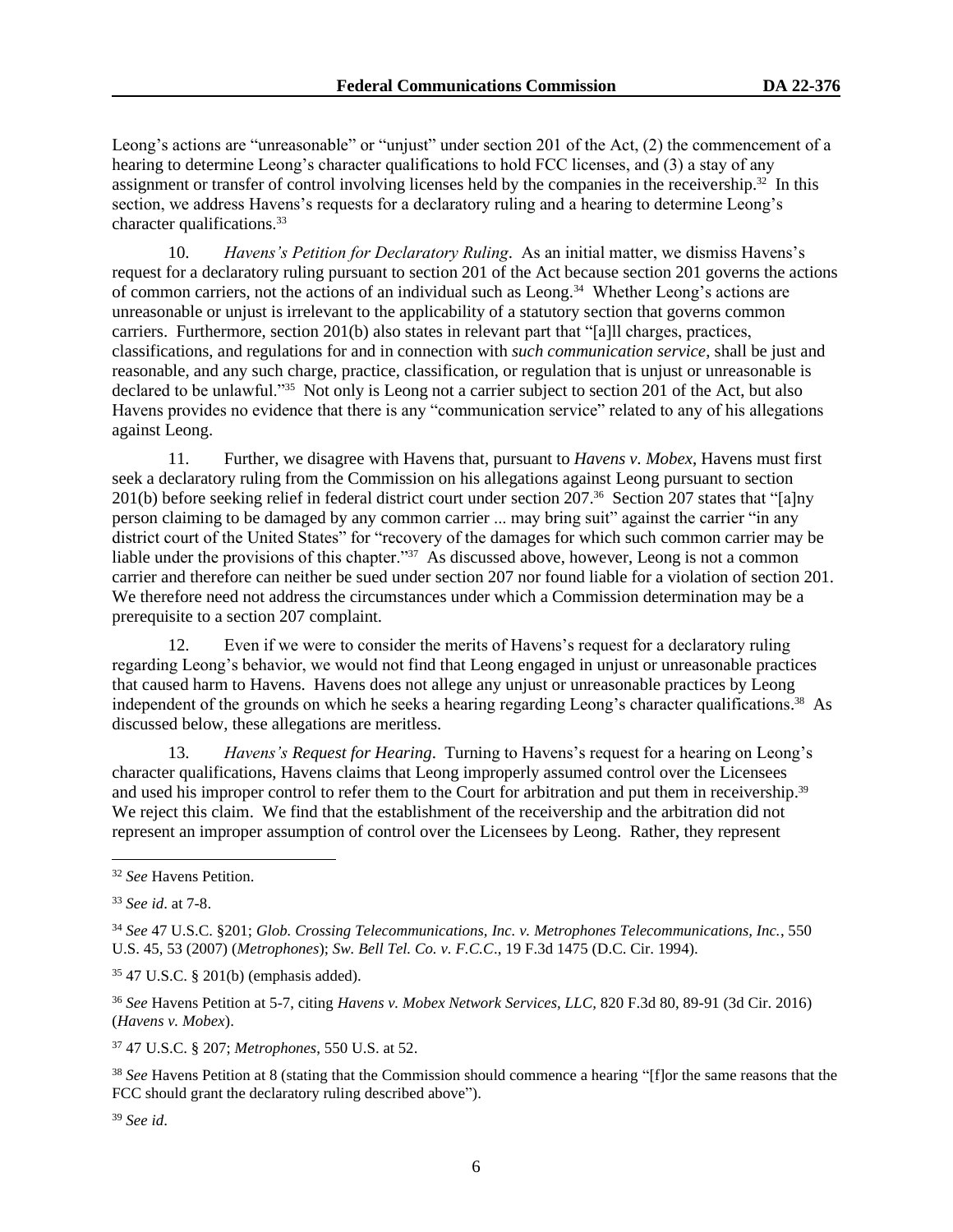appropriate state action to resolve a private dispute properly within the jurisdiction of the state courts. To be sure, nothing in the Court's or arbitrator's actions interferes with the Commission's exclusive authority over licensing. It is not the Commission's role to interfere in state court proceedings involving private contract disputes, including receivership appointments.<sup>40</sup> The Commission's only role in such a private dispute is to act on transfer of control applications submitted to it, which the Commission already did in this case with respect to the transfer of the Licensees to the Receiver.<sup>41</sup> Furthermore, the original Verde and Telesaurus agreements signed by Havens and Leong provided for arbitration and reserved the rights of the parties to seek interim relief from a court. Accordingly, as the arbitrator concluded, pursuant to the agreements "and Section 1281.8 of the Code of Civil Procedure," {[

]} Additionally, the arbitrator found that {[

]}

14. Havens's principal argument in support of a character hearing is that Leong misrepresented to the arbitrator that Leong had 50% (or more) ownership of the Licensees.<sup>44</sup> According to Havens, equal ownership would have been required in order for Leong to maintain his actions in state court. Havens further asserts that the arbitrator rejected Leong's claim regarding ownership and that Leong "lost" on his "lead claim."<sup>45</sup> Contrary to Havens's assertions, however, we find no reason to believe that Leong's right to seek state court relief depended on his having a 50% interest. Nor do we find that Leong misrepresented his interest to the arbitrator. The arbitrator {[

]} That said,

however, the arbitrator also found that  $\{$ [

]} To our knowledge, nothing in the record indicates that Leong ever represented

<sup>42</sup> *See* Decision at 8.

<sup>43</sup> *Id.* at 10.

<sup>40</sup> *See, e.g., Arecibo Radio Corporation,* 101 FCC 2d 545, 550, para. 11 n.12 (1985), *aff'd sub nom. Llerandi v. FCC*, 863 F.2d 79 (D.C. Cir. 1988) (the FCC's long-standing "policy is to accommodate state and local court decrees adjudicating disputes over contract and property rights …"); *Listeners' Guild, Inc. v. F.C.C*., 813 F.2d 465, 469 (D.C. Cir. 1987) (this court's decision was "entirely consistent with the Commission's longstanding policy of refusing to adjudicate private contract law questions for which a forum exists in the state courts."); *see also, e.g., KOLA, Inc.*, Memorandum Opinion and Order, 11 FCC Rcd 14297, 14303, para. 11 (1996) (recognizing "the Commission's policy of deferral to the state courts in determining the legitimacy of a receivership appointment"); *Pappammal Kurian*, 29 FCC Rcd 10425 (WTB MD & BD 2014) ("we will not substitute our judgment for that of the state court regarding the legitimacy of a receivership appointment").

<sup>41</sup> *See supra* note 13.

<sup>44</sup> *See* Havens Petition at 3-4, 8.

<sup>45</sup> *See id*. at 4.

<sup>46</sup> *See* Decision at 25.

<sup>47</sup> *See id.* at 17. {[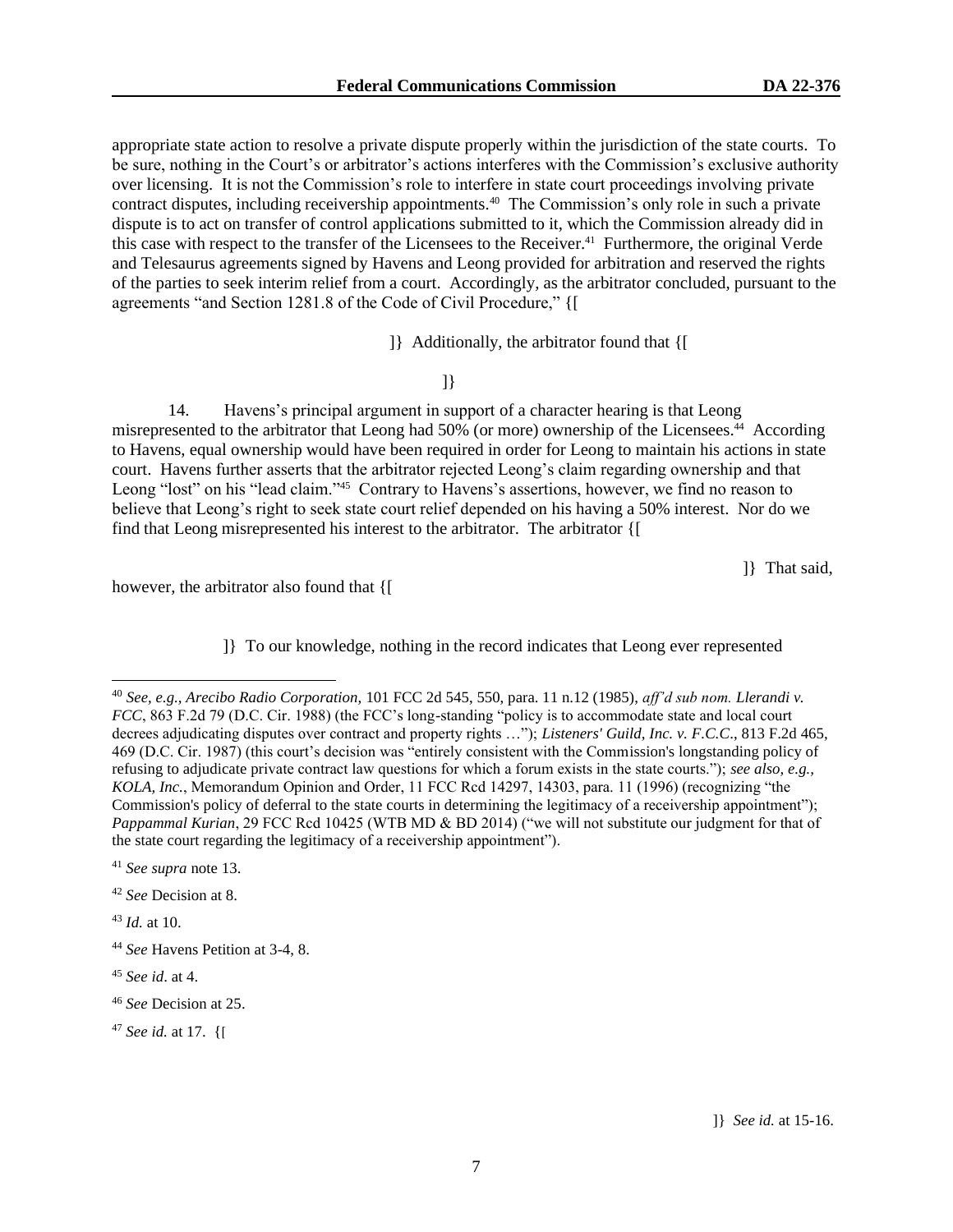anything different than that there was an oral agreement to increase his ownership from 49.9% to 50% at a future date. Given these findings, it is clear that the arbitrator's decisions, affirmed by the Court, were not premised on Leong currently having a 50% interest, and there is no basis for us to find that Leong was guilty of misrepresentation to the arbitrator.

15. Havens also contends that Leong had asserted both *de jure* and *de facto* control of the Licensees and misled the Commission with regard to his exercise of control in pursuing his state court remedies.<sup>48</sup> However, there is no evidence in the record that Leong either exercised or claimed *de jure* or *de facto* control over the Licenses, and indeed {[

]} To the extent that Havens is also contending that Leong earlier misrepresented to the Commission, for purposes of acquiring the Licenses in the auction, that his ownership interest was less than 50%, that is also contrary to the facts.  $\{$  [  $]$ }, Leong's interest in the Licenses was less than 50% as reflected in Commission filings.<sup>50</sup> Because increasing Leong's interest to 50% from the current 49.9% would require Commission approval, there is no basis to find that Leong committed auction fraud by indicating in the auction that his interest was 49.9% to qualify for the 35% small business auction credit. In the absence of evidence that the parties intended to change their respective ownership interests without Commission approval, there is no misrepresentation by Leong to the Commission here.

16. To further support his request for a hearing on Leong's character, Havens claims that "decades ago," "[l]ong before meeting and dealing with Havens," Leong and his then-wife committed auction fraud when applying for cellular radio licenses.<sup>51</sup> We reject this claim as unsupported and stale. Even if Havens had proffered probative evidence to substantiate his claim, the fact is that the alleged violations would have had to occur at least 23 years ago given that Havens and Leong became business partners on or about November 1998.<sup>52</sup> In this regard, the Commission's 1986 *Character Policy Statement* generally bars consideration of events in character inquiries that are more than ten years old.<sup>53</sup> In fact, in the case cited to support this time period in the *Character Policy Statement*, the Commission noted that looking back to consider alleged wrongdoing more than ten years prior "must be the rare exception..."<sup>54</sup> The Commission imposed such a limitation because of the "inherent inequity and practical difficulty" involved in requiring applicants to respond to allegations of wrongdoing so many

<sup>50</sup> *See id.* at 15, 17.

<sup>51</sup> *See* Havens Petition, Exh. 3, at 71-72, paras. 108-109; *see also* Petitioners First Subpoena Request of 2-10-2021 To Sign and Issue the Attached Form Subpoena, FCC Form 766, at 3 n.2 (filed in the enforcement docket on Feb. 10, 2021). Havens raises this allegation again in a state court complaint included in the Havens Supplement. *See Havens v. Leong*, Complaint, No. A-21842940-C (Nev. Eight Jud. Dist. Ct. Oct. 20, 2021) at 29 (Nevada Complaint).

<sup>52</sup> *See* Decision at 14.

<sup>48</sup> *See* Havens Petition at 8.

<sup>49</sup> *See* Decision at 17, 25.

<sup>53</sup> *See Character Qualifications in Broadcast Licensing*, 102 FCC 2d 1179, 1229, para. 105 (1986) (quoting *Kaye-Smith Enterprises*, 71 FCC 2d 1402, 1406-07, para. 10 (1979), *recon. denied*, 46 Rad. Reg. 2d (P & F) 1583 (1980) (*Kaye-Smith Enterprises*)) (*Character Policy Statement*). *See also In re of Chinese Voice of Golden City Dkqls-Lp, Las Vegas, Nevada Application for A Low Power Fm Broad. Station License Application for Modification to Transmission Parameters of Licensed Facility, No. BLL-20171120AABBMLL-*, 2020 WL 7013393, at \*6, n. 77 (OHMSV Nov. 25, 2020) (specifying the time period relevant to character inquiries is ten years); *In re of Contemp. Media, Inc. Contemp. Broad, Inc., Lake Broad., Inc. Lake Broad, Inc.*, 13 FCC Rcd 14437 (1998) (referencing the ten year statute of limitations).

<sup>54</sup> *Kaye-Smith Enterprises*, 71 FCC 2d at 1407, para. 10.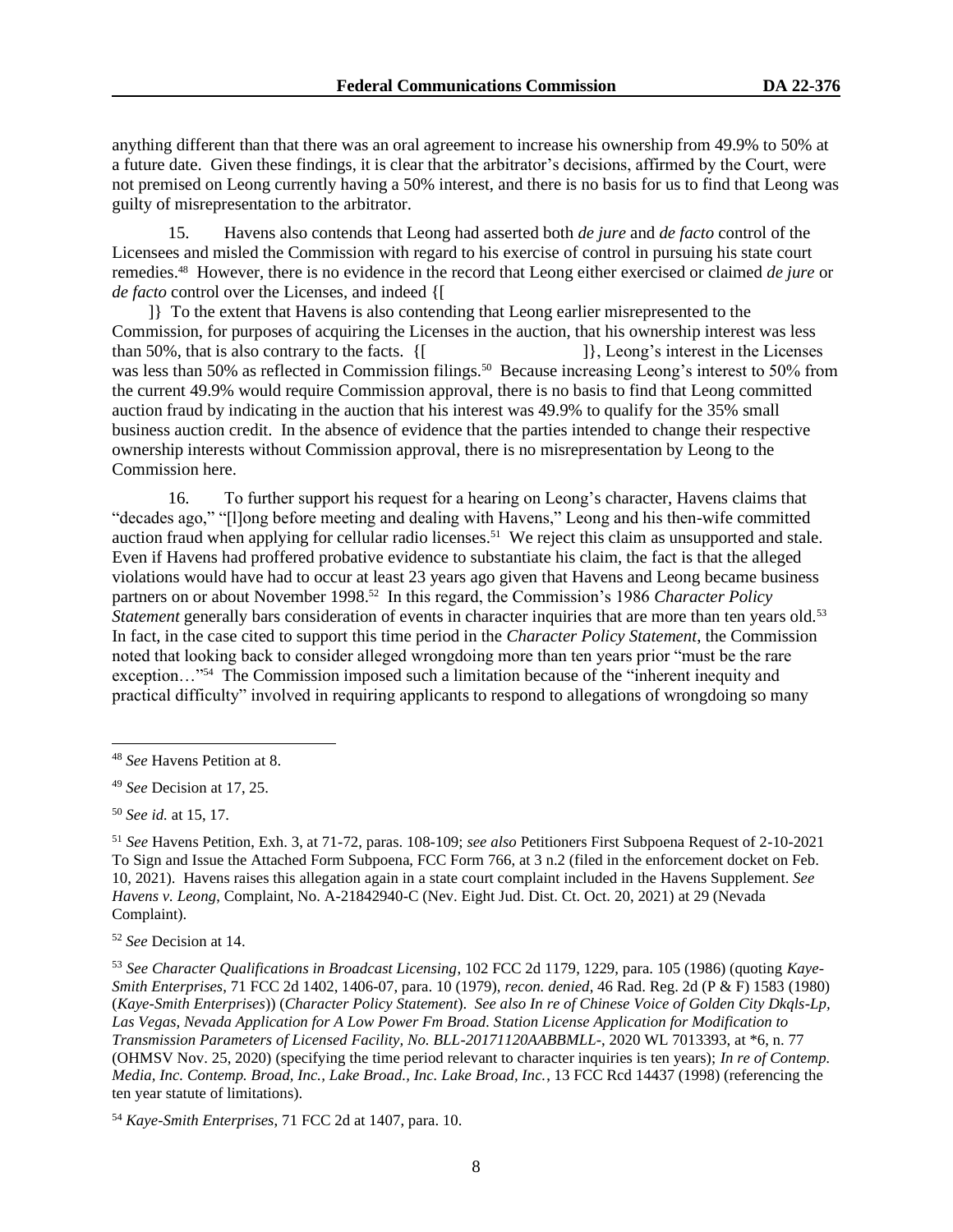years old.<sup>55</sup> Consequently, we will not consider the auction fraud that Leong and his then-wife allegedly committed when applying for cellular radio licenses in the 1990s, allegations that were not raised in the ten years following the alleged fraud and to our knowledge are not otherwise pending before the Commission. We find that application of the ten-year limitation is appropriate given that the alleged events occurred 20-30 years ago. Not only is the claim stale, but also, Havens provides no evidence to support his contentions.<sup>56</sup> For example, Havens suggests that Leong and his then-wife fraudulently represented to the FCC that they were not married when applying for the cellular licenses, and that they apparently used proceeds from the sale of the fraudulently obtained licenses in a manner that "may be laundering..."<sup>57</sup> However, Havens fails to provide any evidence that Leong intentionally concealed his marital status to the Commission, much less evidence of "laundering."<sup>58</sup>

17. Havens continues his attack on Leong's character and on the validity of his pursuit of relief in state court by alleging that the application of Nevada state law to various actions of Leong and his ex-wife many years ago supports findings of fraud by Leong and calls into question the validity of Leong's ownership interests in the Licensees.<sup>59</sup> The Havens Supplement, dated December 13, 2021, includes a complaint that Havens filed in Nevada state court in October 2021.<sup>60</sup> In the Havens Supplement, Havens argues that Leong committed fraud by signing the original loan agreement, the Verde agreement, and the Telesaurus agreement as an individual person rather than as a married person (which he was at the time), resulting in void agreements, under Nevada's state law regarding marital community property.<sup>61</sup> At the time these agreements were signed, given that Leong was married in a community property state, Havens contends that Leong entered the agreements with an intent to defraud, which would support the need for a character hearing against Leong.<sup>62</sup> Included in the Havens Supplement is a default of Leong entered by the Nevada court in November 2021 for failing to respond to the Nevada Complaint.<sup>63</sup> Havens asserts that the default entered against Leong constitutes an "admission" to the facts and claims that Havens included in his complaint and implies that the default is a ruling that settles all the issues of Nevada law in Havens's favor.<sup>64</sup>

18. Even if the facts were as represented in the Havens Supplement, we would be disinclined to decide questions of Nevada state law more appropriately addressed by the Nevada state courts. Subsequent to Havens's filing, however, the Nevada court took actions that dispose of Havens's allegations.<sup>65</sup> On February 25, 2022, the Nevada court dismissed Havens's complaint with prejudice,

<sup>58</sup> *Id.*

<sup>59</sup> *See* Havens Supplement.

<sup>61</sup> *See* Havens Supplement.

<sup>62</sup> *Id.*

<sup>63</sup> *See Havens v. Leong*, Default, No. A-21842940-C (Nev. Eight Jud. Dist. Ct. Nov. 24, 2021).

<sup>64</sup> *See, e.g*., Havens Supplement at 2.

<sup>65</sup> *See Havens v. Leong*, Minute Order, No. A-21-842940-C (Nev. Eight Jud. Dist. Ct. Feb. 10, 2022) (Minute Order); *Havens v. Leong*, Order to Dismiss with Prejudice, No. A-21-842940-C (Nev. Eight Jud. Dist. Ct. Feb. 25, 2022) (Nevada Court Order). Havens has filed an appeal, which is pending.

<sup>55</sup> *Character Policy Statement* at 1229, para. 105.

<sup>56</sup> The Commission requires the submission of evidence in order to assess fraud allegations. *See, e.g*., *Applications of Pinelands Inc*., 7 FCC Rcd 6058, 6065, para. 24 (1992) (evidence of intent is an element basic to the issue of misrepresentation); 47 U.S.C. § 309(e) (the burden of proceeding with the introduction of evidence and the burden of proof is on the party requesting the hearing).

<sup>57</sup> Nevada Complaint at 29, para. 40 n.18.

<sup>60</sup> *See* Nevada Complaint.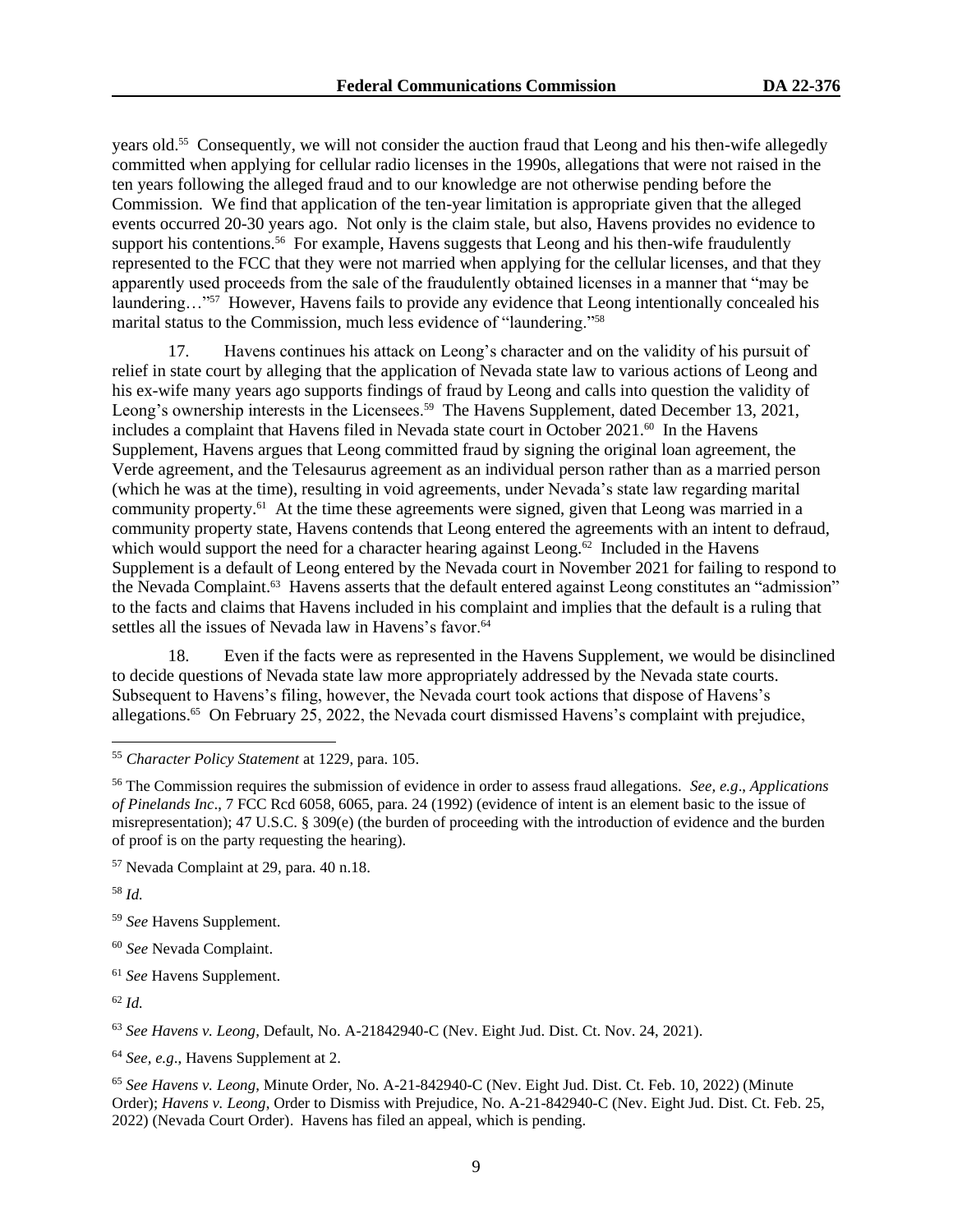after setting aside the default, finding that the court did not have personal jurisdiction over Leong's courtappointed guardian *ad litem*, Cheryl Choy, and that Havens's Nevada state law claims were time-barred.<sup>66</sup> Further, the court found that Havens has been "admonished by multiple courts, been deemed a vexatious litigant, and has been fined and jailed for contempt by prior courts."<sup>67</sup> In view of the court's actions, we will give no further attention to Havens's Nevada law claims either as they relate to the validity of Leong's interests or any possible questions they might raise about Leong's character. We find that there is no substantial question of fact regarding intentional misrepresentation by Leong sufficient to justify the designation of a hearing on this issue.

19. Finally, we also reject Havens's miscellaneous unsubstantiated claims of *ex parte* violations. Throughout Exhibit 3 to the petition, a lengthy draft complaint that Havens stated he planned to file in federal court,<sup>68</sup> Havens includes multiple references to alleged violations of "ex parte" laws committed by Leong, his "receiver," and Commission staff.<sup>69</sup> Again, Havens does not substantiate his claims with any evidence, and we therefore reject the claims as without merit.

20. For the reasons set forth above, we deny Havens's request that we designate a character hearing regarding Leong's qualifications to hold FCC licenses because we find that his allegations raise no substantial question of material fact. In addition to lacking evidentiary support, we also find Havens's request for a declaratory ruling to be legally misplaced, and we accordingly dismiss that request.

# **B. Havens's Request for a Stay**

21. Havens also requests that the Commission issue a stay of any licensing action regarding the Licenses, such as an assignment or transfer of control or "any other license-dispositive action."<sup>70</sup> Havens's request for a stay is both procedurally and substantively defective. Procedurally, it is defective because Havens combines a stay request with another pleading (a petition for declaratory ruling and request for a hearing). Section 1.44(e) of the Commission's rules states: "[a]ny request to stay the effectiveness of any decision or order of the Commission shall be filed as a separate pleading. Any such request which is not filed as a separate pleading will not be considered by the Commission."<sup>71</sup> Havens is essentially seeking a stay of potential future Commission action on assignment or transfer of control applications that might be filed, and thus seeks to "stay the effectiveness" of a Commission order or decision acting on such applications. Accordingly, because the request was not filed as a separate pleading, it is subject to dismissal.

22. Notwithstanding the procedural defect and the fact that we are now rejecting Havens's substantive claims on which his request for a stay is predicated, Havens's petition for a stay is substantively deficient. Havens makes only a perfunctory attempt to assert the four factors necessary to justify a stay. In determining whether to stay the effectiveness of one of its orders, the Commission applies a four-factor test developed in *Petroleum Jobbers*: (1) has the petitioner made a strong showing that it is likely to prevail on the merits; (2) has the petitioner shown it will suffer irreparable harm if a stay is not granted; (3) would a stay substantially harm other interested parties; and (4) does the public interest support granting a stay.<sup>72</sup> Rather than attempt to meet the stay criteria, Havens simply states that the

<sup>72</sup> *See Virginia Petroleum Jobbers Ass'n v. FPC*, 259 F.2d 921, 925 (D.C. Cir. 1958) (*Petroleum Jobbers*); *Washington Metro. Area Transit Comm'n v. Holiday Tours, Inc.*, 559 F.2d 841, 843-44 (D.C. Cir. 1977).

<sup>66</sup> *See* Nevada Court Order at 11-14.

<sup>67</sup> *Id*. at 14.

<sup>68</sup> *See* Havens Petition at 7.

<sup>69</sup> *See, e.g*., Exh. 3 to the Havens Petition at n.7, n.36, n.58.

<sup>70</sup> Havens Petition at 9.

<sup>71</sup> 47 CFR §1.44(e).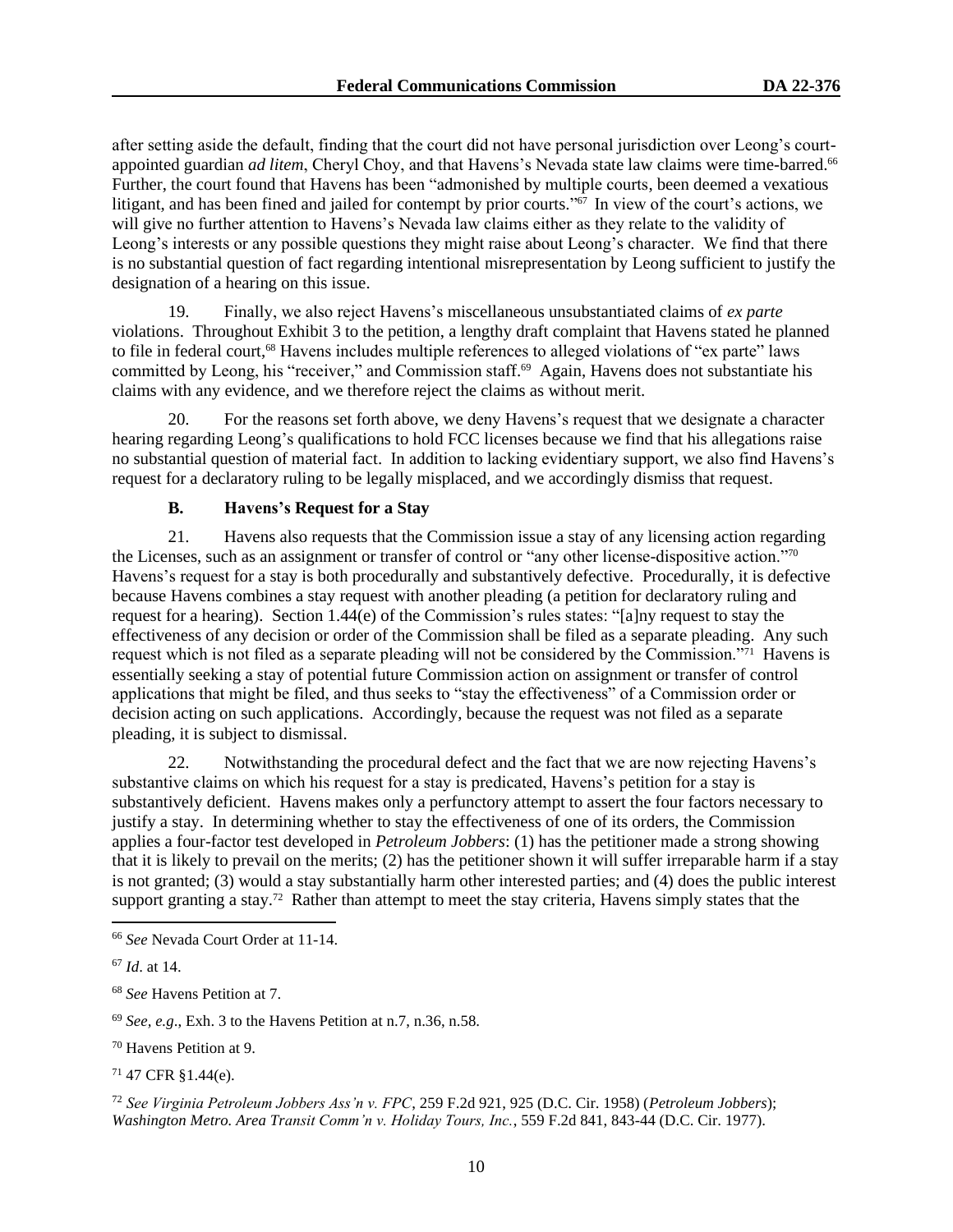"[g]rounds to issue the requested stay are the same as the grounds above to issue[] declaratory relief and to commence a hearing."<sup>73</sup> This would clearly not be a strong showing of likely success on the merits even if we had not already rejected his merits arguments, as we do above. Rather than describe what harm would result absent a stay, Havens simply states that clear harm "may result," which is not sufficient to demonstrate irreparable harm.<sup>74</sup> Any harm to Havens caused by the sale of the Licenses would not be irreversible since Havens could be compensated in state court for the value of any interests in the licenses to which he may be entitled (assuming that the Commission finds Havens is qualified to hold the relevant licenses). With regard to the third prong, Havens states that Leong cannot allege prejudice since he has chosen not to appear before the FCC.<sup>75</sup> Contrary to this statement, Leong was within his rights to pursue action at the state court level, and he would certainly be harmed if we issue a stay because a failure to rule on the sale of the Licenses would deprive Leong of the value of his interest and his share of the licenses.<sup>76</sup> Finally, Havens has clearly failed to demonstrate that the public interest would be served by issuing a stay.<sup>77</sup> To the contrary, the public interest would be served by granting assignments of the Licenses as soon as possible, especially since the Receiver is proceeding under the authority of a California court order. Using the licenses to support Positive Train Control systems weighs heavily in the public interest.<sup>78</sup>

23. Havens attempts to further support his request for a stay in the recently-filed Havens Supplement wherein he presents arguments that are based on Nevada community property law.<sup>79</sup> To the extent that Havens is asking us to stay any licensing action pending decisions by the Nevada court, we note that the court has dismissed the Nevada Complaint in part because Havens's claims are timebarred.<sup>80</sup> Notwithstanding the Nevada court's dismissal, we will apply the *Petroleum Jobbers* stay criteria. Once again, Havens is attempting to interfere with the receivership and the implementation of the Arbitration Award with the goal of disrupting the sale of the Licenses. These arguments do not justify

<sup>75</sup> Havens Petition at 9.

<sup>76</sup> In addition, Havens's argument that Leong cannot allege prejudice since he has chosen to not appear before the FCC misconstrues the nature of the inquiry when a stay a requested. A party other than the movant seeking the stay is not required to demonstrate that it would incur substantial harm, nor is such a party able to waive this element of the stay inquiry. Rather, as with the other three stay criteria, the burden is on the party seeking the stay to demonstrate that grant of the stay would not substantially harm other parties. *See, e.g.*, *Martinez Rodriguez v. Jimenez*, 537 F.2d 1, 2 (1st Cir. 1976) (explaining that "[t]he applicable standards for a party seeking a stay are ... (3) a showing that no substantial harm will come to other interested parties….").

<sup>78</sup> Notwithstanding the potential encumbrance on the Licenses due to the pending investigation of Havens's character, the Commission in the *2018 MCLM Order* found that the public interest would best be served by directing the Bureau to review and process any such assignment application to implement Positive Train Control systems to help fulfill the statutory mandate in the *Rail Safety Improvement Act of 2008*. *See 2018 MCLM Order* at 11849-50, paras. 89-91. Further, the Licenses can potentially be used to support smart grid electronic systems which is in the public interest. *See supra* note 4 (approval of the requested license assignment application will help facilitate the safety, efficiency, and reliability of electrical grid operations).

<sup>79</sup> *See supra* paras. 17-18.

<sup>80</sup> *See* Minute Order.

<sup>73</sup> Havens Petition at 9.

<sup>74</sup> *Id*. Pursuant to the *Petroleum Jobbers* standard, the stay movant's "injury must be certain and great; it must be actual and not theoretical.... the party seeking relief must show that '[t]he injury complained of [is] of such imminence that there is a 'clear and present' need for equitable relief to prevent irreparable harm.'" *Wisconsin Gas Co. v. FERC*, 758 F.2d 669, 674 (D.C.Cir.1985) *quoting Ashland Oil, Inc. v. FTC*, 409 F. Supp. 297, 307 (D.D.C.), *aff'd*, 548 F.2d 977 (D.C.Cir.1976); *see also In re Expanded Interconnection with Local Telephone Facilities*, Order, 8 FCC Rcd 123, 125, para. 8 (1992).

<sup>77</sup> *See* Havens Petition at 9.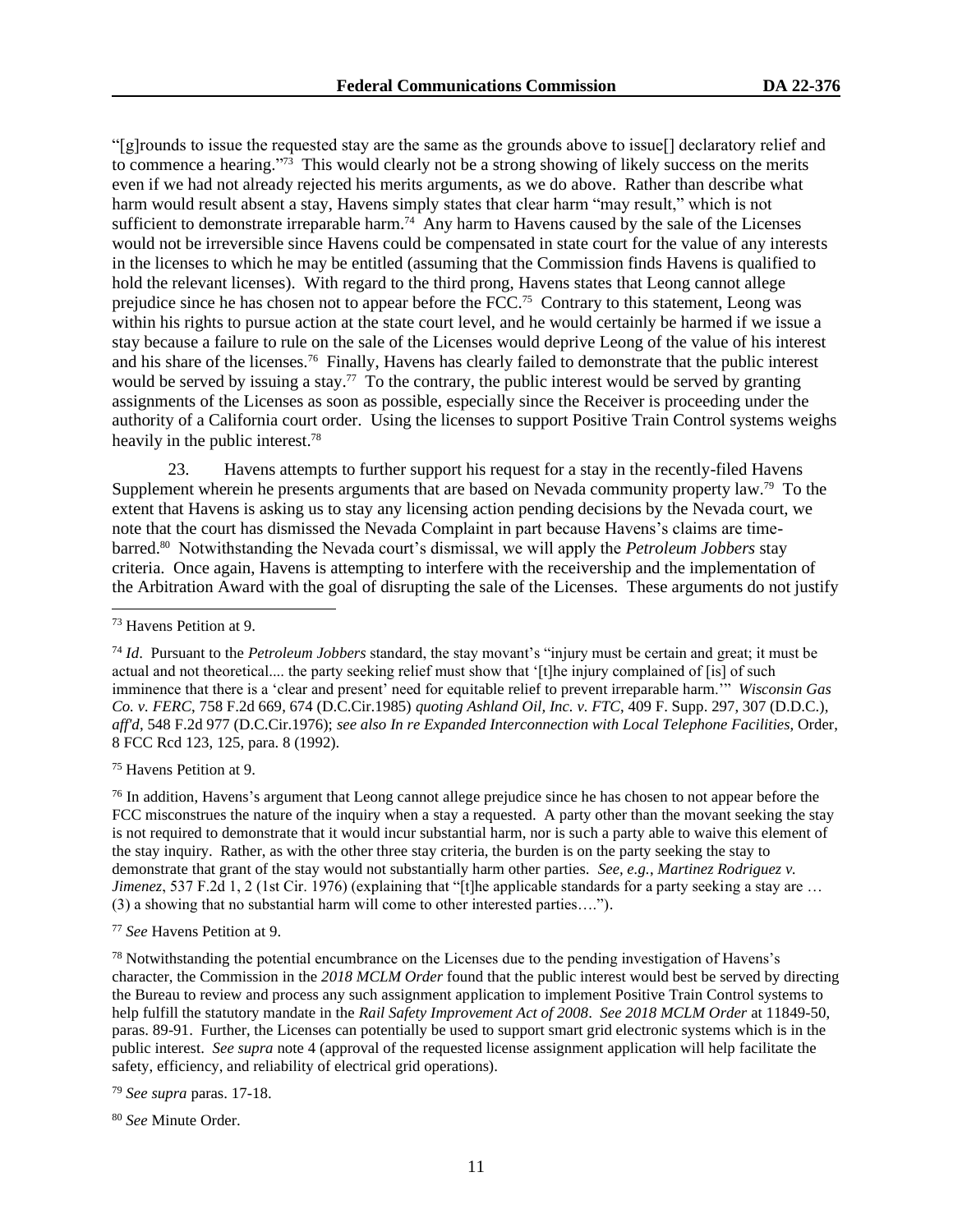the imposition of a stay most plainly because Havens has not demonstrated a likelihood of success on the merits, the first prong in the four-factor test.<sup>81</sup> To prevail on the merits, Havens would have to persuade the Nevada state court, on appeal, that as a matter of state law, Leong's interest in the Licensees is invalid and that the invalidity, in turn, would result in the California state court unwinding the Arbitration Award. While we hesitate to speculate on the outcome of state court proceedings applying state law, not only has Havens not shown that these results are likely, but also the Nevada court has dismissed his complaint. With regard to the remaining prongs, Havens fails to satisfy the *Petroleum Jobbers* criteria for the reasons we articulate above.<sup>82</sup> Accordingly, in the alternative, we deny Havens's request for a stay.<sup>83</sup>

## **C. California Court Orders and Other Pleadings**

24. As an additional matter, our denial of Havens's petition for declaratory ruling and request for a stay is supported by the California Court and the Receiver. On August 30, 2021, the Receiver filed a statement with the Commission in the enforcement proceeding, with the approval of the Court, requesting that the Commission deny Havens's request for a stay on licensing transactions as violative of the Court's injunctions and, further, that it disregard any filings by Havens related to the Skytel entities or their Licenses.<sup>84</sup> Specifically, the Receiver highlights two separate orders of the Court that she states have been ignored by Havens. First, in the November 2015 order establishing the receivership, the Court ordered Havens to refrain from interfering with the discharge of the receiver's duties, acting to impair the preservation of the property, and/or communicating with the FCC regarding the Skytel entities or the Licenses.<sup>85</sup> More recently, in the order appointing Uecker as post-judgment receiver, the Court prohibited Havens from: "Interfering in any manner with the discharge of the Receiver's duties under this order or any prior order of this Court; Interfering in any way with the assignment, sale, or lease of any assets, including FCC licenses held by the estate, by or to the Receiver; Communicating or filing pleadings with the FCC regarding any of the FCC licenses held by the [Licensees], whether individually and/or in the name of entities he controls [i.e., Polaris PNT PBC] as it is the Receiver's responsibility to communicate and file pleadings with the FCC on behalf of the [Licensees]. This injunction includes but is not limited to filing any objections with the FCC to spectrum transfers proposed by the Receiver."<sup>86</sup> While we are not bound by the opinions of the state court and the Receiver,<sup>87</sup> we find them persuasive. We agree that the Havens Petition is part of a pattern of harassment and delay that is a disruptive collateral attack on the

<sup>81</sup> *See supra* para. 22.

<sup>82</sup> *Id.*

<sup>&</sup>lt;sup>83</sup> As an additional matter, Havens's reliance on the pendency of judicial proceedings, other than the Nevada state court proceeding, to justify a stay may be moot. The bankruptcy proceeding (Case No. 21-00005-ELG (D.C. Bank.)) was dismissed on June 3, 2021, and action on the motion for dismissal has been stayed indefinitely (C.A. No. 2021-0033-PAF). In any event, Havens has not shown how the pendency of these proceedings bears on any of the four *Petroleum Jobbers* factors.

<sup>84</sup> *See In re Maritime Communications/Land Mobile, LLC Applicant for Modification of Various Authorizations in the Wireless Radio Services*, Statement Regarding Havens's January 28, 2021 Petition for Stay, EB Docket No. 11- 71, (filed Aug. 30, 2021) (Receiver Statement).

<sup>85</sup> Receiver Statement at 1, citing *Receivership Order* at 5, para. 28 d and e.

<sup>86</sup> *See id*. at 2, citing the Order Appointing Post-Judgment Receiver, at 6-7, paras. 3, 6, 8.

<sup>87</sup> *See, e.g., Radio Station WOW v. Johnson*, 326 U.S. 120, 130-31 (1945) (Nebraska Supreme Court exceeded its authority, invading the province of the Commission by ordering litigants "to do all things necessary" to secure the retransfer of a broadcast station license); *In re Pacific Land Sales, Inc.,* 187 B.R. 302, 312 (9th Cir. B.A.P. 1995) (noting, largely in reliance on *Radio Station WOW v. Johnson*, that "a court may not enjoin a party from appearing before the FCC entirely"). *See also Pappammal Kurian*, Letter, 24 FCC Rcd 4842, 4845 (WTB MD 2009) (deciding to leave to Nevada courts the question of whether a state court litigant's filing of an assignment application with the Commission would violate an order of those courts).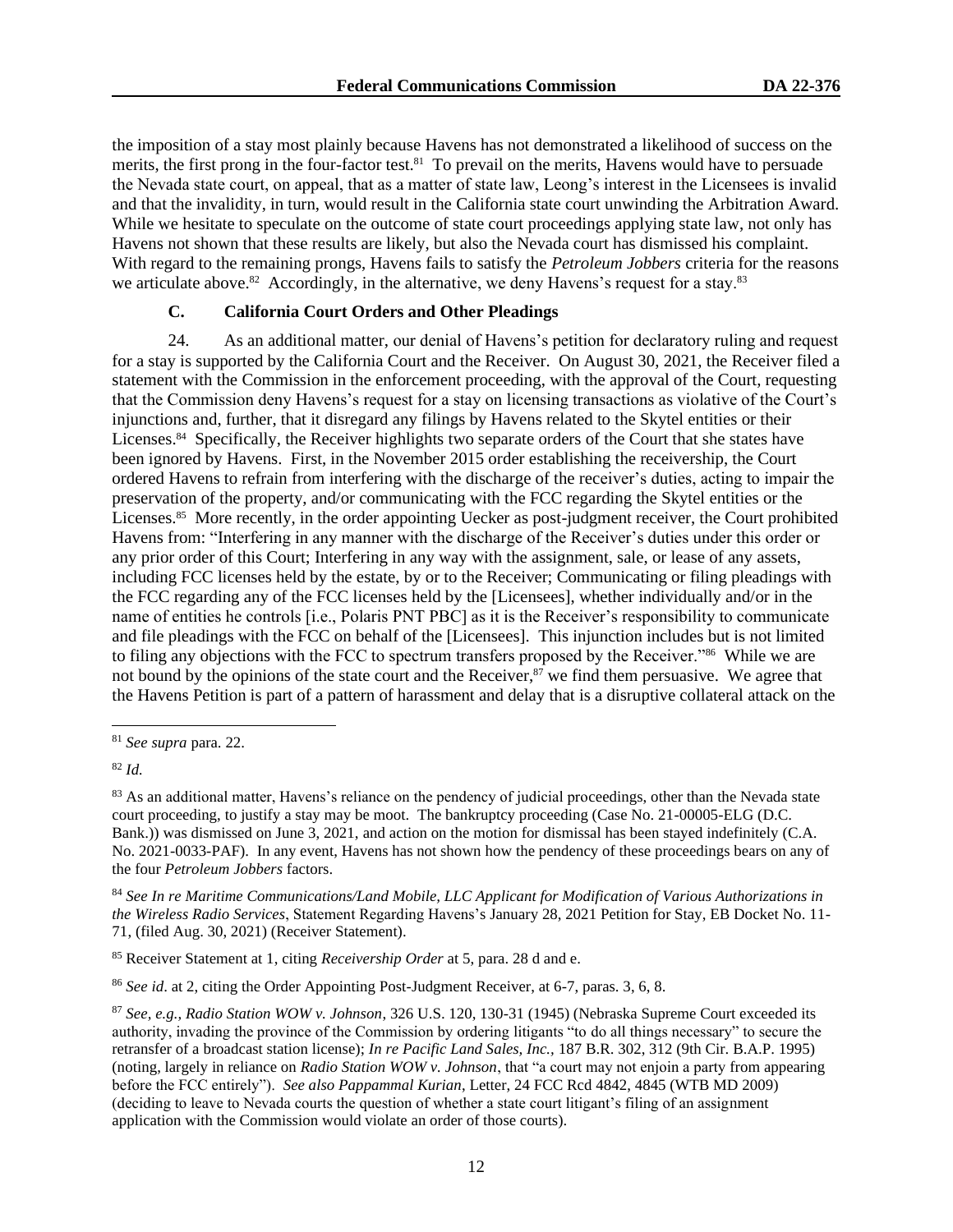court's ability to execute its Judgment and impedes the ability of the Receiver to fulfill her responsibilities. This reinforces our conviction that we act in the public interest by denying the Havens Petition and supporting the implementation of the Judgment.

25. We further note that Havens attempts to incorporate in the petition all filings before the FCC referenced in the petition, as well as the filings in the referenced bankruptcy and chancery cases.<sup>88</sup> As we have said before, we "are not required to scour the labyrinth" of Havens's pleadings to discern what, if any, facts and arguments may be germane here and we decline to do so.<sup>89</sup> Any arguments contained in the Havens Petition that we do not specifically address herein are ones we have determined lack merit.

#### **D. Leong's Petition for Declaratory Ruling**

26. In light of the potential *Jefferson Radio* cloud over the licenses held by the Skytel entities and to effectuate the Judgment, Leong seeks a declaratory ruling establishing that any such cloud does not preclude the sale of the Licenses to compensate Leong.<sup>90</sup> He contends that a declaratory ruling is the appropriate vehicle to remove any uncertainty as to whether the Commission may limit or be unwilling to approve license assignments based on Havens's past misconduct.<sup>91</sup> As the minority equity interest shareholder in the Skytel entities and a judgment creditor pursuant to the Arbitration Award, Leong argues that a declaratory ruling stating that he, and not Havens, should be allowed to obtain any compensation from the sale of the licenses would be consistent with the Commission's *Second Thursday* policy.<sup>92</sup> Finally, Leong asks the Commission to declare that any action it may commence against Havens resulting from the enforcement investigation contemplated in the *2018 MCLM Order* will be against Havens alone.<sup>93</sup>

27. Pursuant to section 1.2(a) of the Commission's rules, the Commission may "issue a declaratory ruling terminating a controversy or removing uncertainty."<sup>94</sup> Based on the information in the record, we grant in part the Leong Petition. Specifically, we find that Leong has made a sufficient showing to warrant application of the *Second Thursday* policy, provided that certain conditions are met, as discussed below. We therefore remove any uncertainty regarding Leong's ability to receive compensation from the sale of the Licenses, in accordance with the Arbitration Award.<sup>95</sup> However, we

]} If this situation arises and any licenses are so distributed, we also remove any uncertainty regarding Leong's eligibility to hold such licenses to the extent there are (continued….)

<sup>88</sup> *See* Havens Petition at 4-5.

<sup>89</sup> *In re Maritime Communications/Land Mobile, LLC and Southern California Regional Rail Authority File Applications to Modify License and Assign Spectrum for Positive Train Control Use, and Request Part 80 Waivers*, Order, 31 FCC Rcd 9826, 9833 (2016). *See, e.g., Petition of Core Communications, Inc. for Forbearance From Sections 251(g) and 254(g) of the Communications Act and Implementing Rules*, Memorandum Opinion and Order, 22 FCC Rcd 14118, 14215, para. 13 n.48 (2007) ("the Commission is not obligated to search the record" to determine whether arguments incorporated by reference may be relevant); *see also WAIT Radio v. FCC*, 418 F.2d 1153, 1157 n.9 (D.C. Cir. 1969) (an "agency is not bound to process in depth what are only generalized pleas, a requirement that would condemn it to divert resources of time and personnel to hollow claims").

<sup>90</sup> *See* Leong Petition at 1-2.

<sup>91</sup> *See id.* at 3.

<sup>92</sup> *See id.* at 1-2.

<sup>93</sup> *See id.* 

<sup>94</sup> 47 CFR § 1.2(a).

<sup>95</sup> We are aware that the Arbitration Award mandates the {[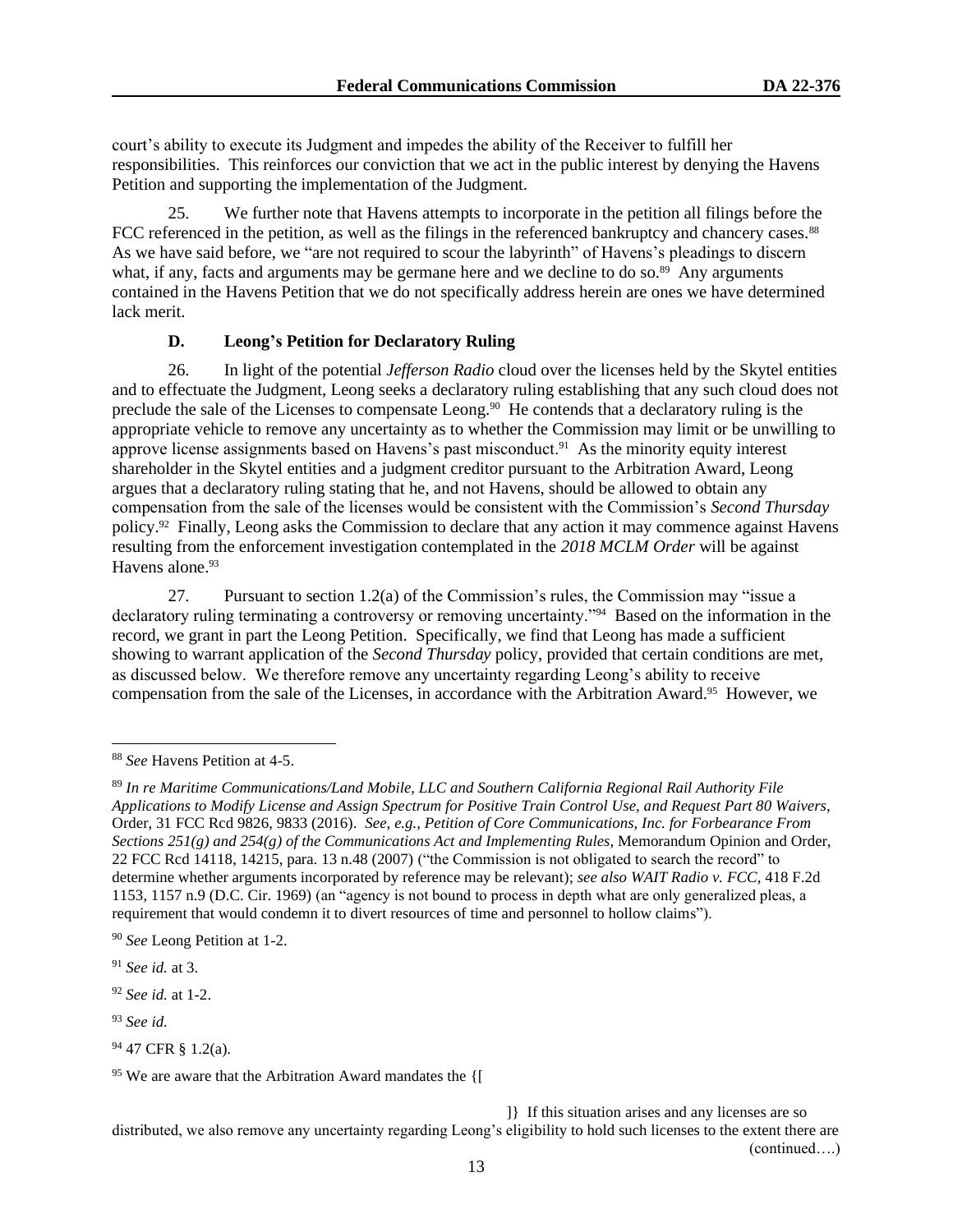decline to opine on or otherwise prejudge any matter related to an enforcement investigation, including the one contemplated in the *2018 MCLM Order*.

28. *Leong is an innocent creditor*. As an initial matter, we agree with Leong that he is a judgment creditor due to his legal right to enforce execution of the Judgment affirming the Arbitration Award.<sup>96</sup> We also find Leong to be an innocent creditor, notwithstanding Havens's attacks against his character qualifications, which we find meritless as addressed above.<sup>97</sup> Despite being business partners, the record reflects that Leong played no part in the various instances of misconduct for which Havens has been sanctioned and that formed the basis upon which the Commission referred Havens to the Enforcement Bureau for potential character issues in the *2018 MCLM Order*. 98 Specifically, we point to the *Sippel Order* finding that Havens, along with six affiliated entities, had engaged in "egregious" behavior during the MCLM hearing and that such misconduct warranted removal of Havens and his companies as parties to the MCLM proceeding.<sup>99</sup> The misconduct included harassing FCC staff, disregarding the Judge's repeated "clearly understandable" orders, ignoring deadlines, disregarding summary decision procedures, filing vexatious and frivolous motions and interlocutory appeals, and making false and/or misleading statements.<sup>100</sup>

29. In the subsequent *2018 MCLM Order*, the Commission observed that Havens's conduct in the MCLM hearing was "just the most recent instance in which the Commission and its staff, as well as courts, have had to consider action against Havens for abusing administrative and judicial processes."<sup>101</sup> The Commission went on to cite four separate matters, in addition to the MCLM hearing, in which Havens engaged in such abuse of process.<sup>102</sup> Based on the information in the record, Havens appears to have been the sole orchestrator of the referenced misconduct because (1) he was the sole manager and controlling principal of the six affiliated entities at the time the misconduct occurred,<sup>103</sup> (2) neither the *Sippel Order* nor the *2018 MCLM Order* mention Leong as a participant in the misconduct meriting the exclusion of Havens and his companies from the MCLM proceeding, and (3) in the *2018 MCLM Order*, the Commission refers only Havens and his companies to the Enforcement Bureau to conduct an inquiry

<sup>97</sup> *See supra* paras. 13-20.

<sup>98</sup> *See 2018 MCLM Order*, 33 FCC Rcd 11845-47, paras. 76-83.

<sup>99</sup> *See Sippel Order*.

<sup>100</sup> *See Sippel Order*, FCC 15M-14, at 3-12.

<sup>101</sup> *2018 MCLM Order*, 33 FCC Rcd at 11845, para. 78.

<sup>102</sup> In brief, those matters are: (1) in 2000 and 2001, Havens filed repetitious pleadings in the AMTS licensing matter which led the Commission to ban Havens from making further filings without first receiving approval from the Bureau; (2) in 2010, Havens misused process in the Auction 87 proceeding by attempting to use the proceeding to circumvent the Commission's ban on further filings in the AMTS licensing matter; (3) in 2012, Havens filed "repetitious and baseless" petitions for reconsideration in response to the Bureau's denial of Havens's opposition to applications filed by MariTEL, Inc. to transfer, modify, and renew certain licenses; and (4) in 2012, a federal district court assessed costs of more than \$110,000 against the predecessor of Telesaurus, which was owned and controlled by Havens at the time, for bringing baseless litigation against an FCC licensee. *See 2018 MCLM Order*, 33 FCC Rcd at 11845-47, paras. 78-83.

<sup>103</sup> *See Sippel Order*, FCC 15M-14, at 1; *2018 MCLM Order*, 33 FCC Rcd at 11823, 11845-11847, paras. 3, 79-82 (citing Havens and/or some or all of his six affiliates as the ones responsible for the misconduct).

<sup>(</sup>Continued from previous page)

any lingering issues regarding his character qualifications, provided that he is otherwise qualified to hold the licenses under the Commission's rules. *See supra* paras. 13-20.

<sup>96</sup> *Judgment Creditor*, Black's Law Dictionary (11th ed. 2019) ("a person having a legal right to enforce execution of a judgment for a specific sum of money").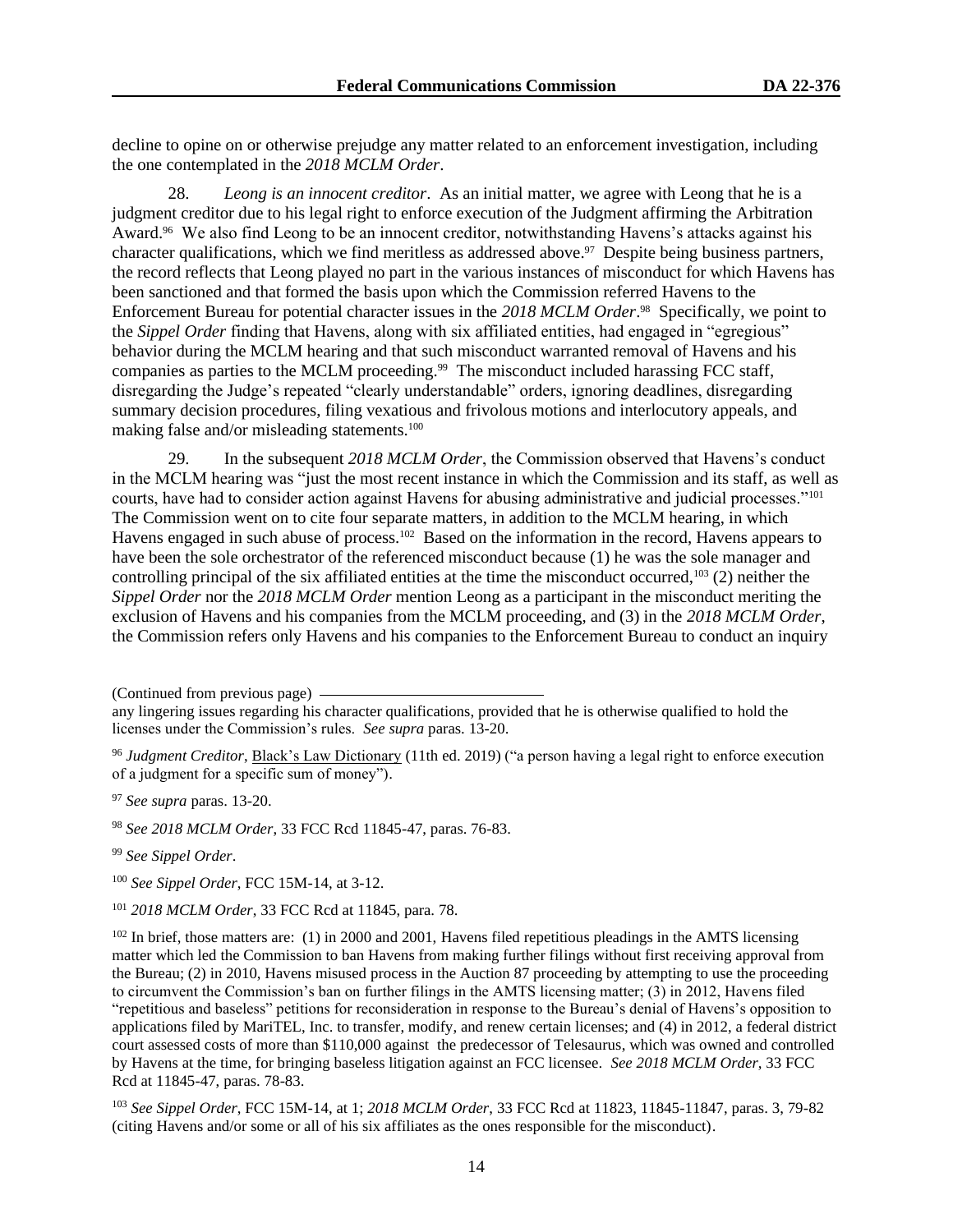on their basic qualifications to be licensees; there is no mention of Leong.<sup>104</sup>

30. The ongoing Leong-Havens litigation dating back to 2002 further bolsters our finding that Leong played no part in the misconduct. Since 2002, Leong had been locked in litigation with Havens regarding their business partnership, asserting, for example, that Havens excluded him from any decision-making, provided him with very limited financial information about the companies, and failed to distribute any profits to Leong pursuant to the terms of their partnership.<sup>105</sup> And as noted above, Leong responded to the *Sippel Order* by filing a motion with the Court to appoint a receiver for the Skytel entities and for entry of a temporary restraining order to protect the Licenses from potential revocation by the Commission due to Havens's misconduct.<sup>106</sup>

31. Lastly, the Arbitration Award affirms in general that Havens was the source of the misconduct cited in the *Sippel Order* and the *2018 MCLM Order*. The arbitrator found that, {[

]} In light of this information, we find that Havens was solely responsible for the misconduct potentially creating the *Jefferson Radio* cloud over the Licenses and that Leong stands in the shoes of an innocent creditor.<sup>109</sup>

32. *Second Thursday two-prong test*. As noted above, the Commission may permit an assignment benefiting innocent creditors of a licensee if the person charged with the misconduct (1) would have no part in the proposed operations, and (2) would either derive no benefit from favorable action on the application or derive only a minor benefit that is outweighed by equitable consideration in favor of innocent creditors.<sup>110</sup> With respect to the first of these criteria, the evidence in the record suggests that Havens will play no role in the proposed operations of the spectrum associated with the Licenses. All of the Licenses have been and will continue to be under the control of the Receiver until the Arbitration Award is effectuated.<sup>111</sup> Havens has played no part in the operations of the spectrum associated with those licenses since the Receiver took control of them in 2015.<sup>112</sup> Additionally, Leong has

<sup>106</sup> *See* Leong Declaration at 1 (supporting the referenced motion to appoint a receiver). As noted above, the Court granted the motion on November 16, 2015. *See supra* note 12.

<sup>107</sup> *See* Arbitration Award at 12, 18-21 (also concluding that {[ ]}).

<sup>108</sup> *See id*. at 21.

<sup>109</sup> The Commission has invoked the *Second Thursday* policy on behalf of innocent insiders. *See, e.g*., *KOLA, Inc.*, 11 FCC Rcd at 14307-08 (finding that the wrongdoer's ex-wife held 50% equity ownership in the licensee under state community property law, and that she was an innocent shareholder or partner and thus entitled to her appropriate share of the sale proceeds).

<sup>110</sup> *See Second Thursday*.

<sup>111</sup> *See* Judgment at 1-2.

<sup>112</sup> See Gold v. Gold, 114 Cal. App. 4th 791, 806 (2003) (stating that the "receiver is an agent and officer of the court and the property in her or his hands remains under the control and continuous supervision of the court.").

<sup>104</sup> *See 2018 MCLM Order*, 33 FCC Rcd at 11848-49, para. 88. Leong also asserts that the record reflects that "Havens, and only Havens, should be the subject of any proceedings the Commission may choose to take to bar Havens from holding Commission licenses or profiting from the proceeds of the sale of the licenses." Leong Opposition at 8-9.

<sup>105</sup> *See* Arbitration Award at 18-21.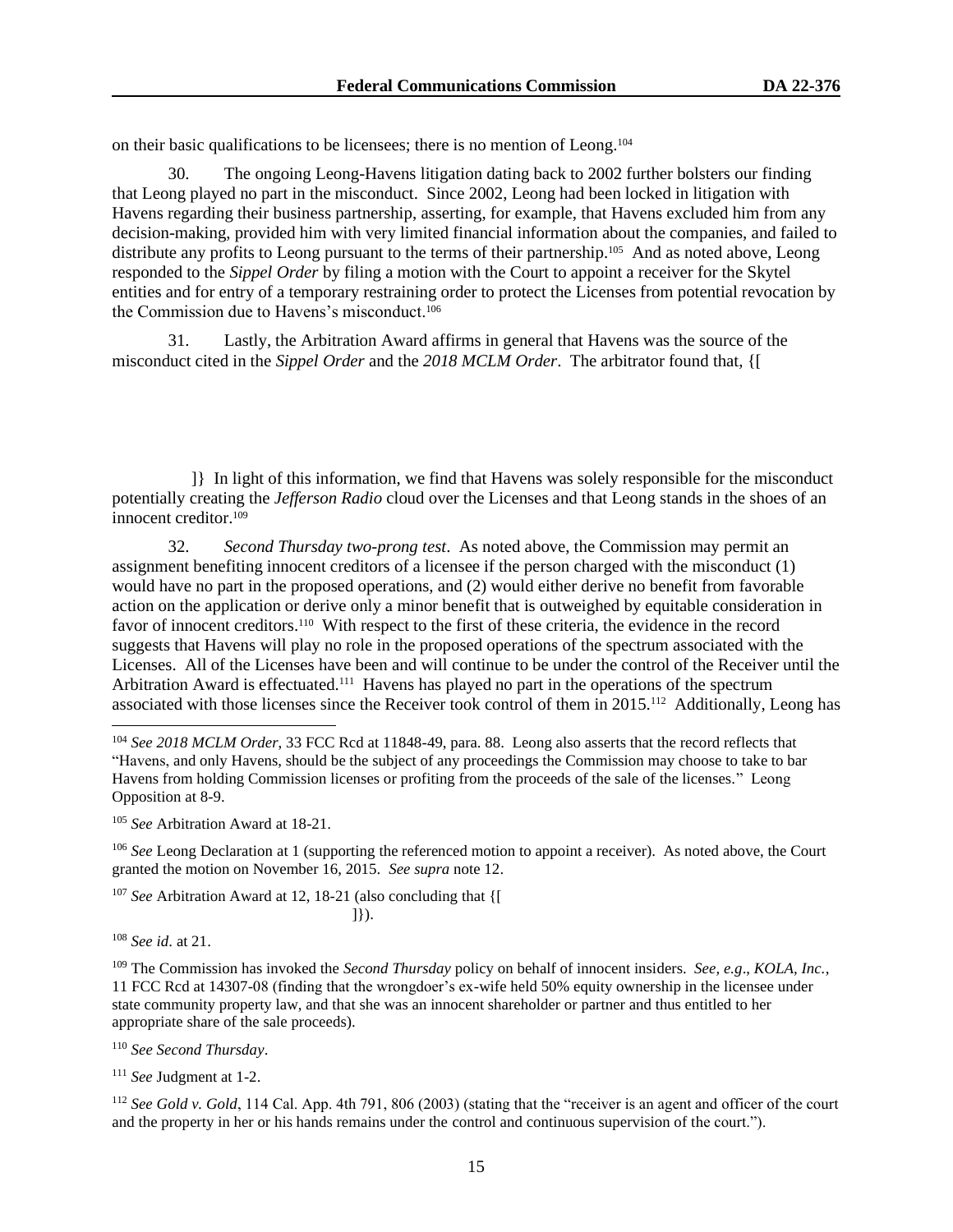stated that he has expended several millions of dollars over the course of 18 years to prevent Havens's mismanagement of the Licenses and disruptive conduct in administrative and judicial proceedings.<sup>113</sup> Given that Havens's misconduct is a matter of public record,<sup>114</sup> we find that it is unlikely that any current or prospective buyer of the Licenses would involve Havens in the operations of the associated spectrum. For avoidance of doubt, however, we will condition Commission approval of each transaction to sell the License(s) on the submission of a sworn statement by the buyer attesting that Havens will not be involved in the operations of the associated spectrum.

33. We also find that the second prong of the *Second Thursday* criteria has been satisfied, subject to the conditions described below. Pursuant to the Judgment, {[

]}, which may ultimately result in the distribution of proceeds from the sale of the Licenses to Havens.<sup>115</sup> According to the Arbitration Award, {[

> ]} Havens may benefit from the grant of a transaction. This scenario 1}118

34. To ensure that Havens will not receive any benefits from the sale of the Licenses while the Commission evaluates his character qualifications, we will apply the following conditions to each Commission approval of a transaction involving those licenses: (1) the Receiver must file a sworn statement attesting that any proceeds of the sale intended for Havens will go into escrow, in accordance with all applicable state and local laws, pending the resolution of the Commission's assessment of Havens's character qualifications to be a licensee; and, post-closing of each transaction, (2) the Receiver must also file under seal an accounting of the proceeds collected from the sale of any licenses. Given the number of licenses here, this information will allow the Bureau to monitor the accrual of proceeds from license sales and to ensure the any such proceeds are not distributed to Havens while the Commission evaluates his character qualifications.<sup>119</sup>

35. With the foregoing conditions in place, we ensure that the two-prong test for the application of the *Second Thursday* policy has been met. Providing favorable consideration to transactions involving the Licenses under these circumstances is consistent with the equitable principles enunciated in *Second Thursday* and serves the public interest by facilitating the operational use of the spectrum that would otherwise lie fallow. We therefore conclude that the past misconduct of Havens when he held a controlling interest in the Skytel entities does not preclude Commission consent to any

is a possibility  $\{$ [

<sup>117</sup> *See id*. at 3.

<sup>118</sup> *See id*.

<sup>113</sup> *See* Leong Petition at 4.

<sup>114</sup> *See, e.g*., *Sippel Order*; *2018 MCLM Order*, 33 FCC Rcd at 11845-48, paras. 76-86.

<sup>&</sup>lt;sup>115</sup> Leong has stated that, to date, neither he nor Havens has received any proceeds because the funds derived from the license sales after the Receiver assumed control of the Skytel entities were used to pay the Receiver and her counsel. *See* Leong Opposition at 33-34.

<sup>116</sup> *See* Arbitration Award at 2-4.

 $119$  It is also consistent with Commission precedent to condition the approval of a transaction on the submission of a post-closing statement confirming that the alleged wrongdoer did not benefit from the transaction. *See, e.g.*, *KOLA, Inc.*, 11 FCC Rcd at 14306.